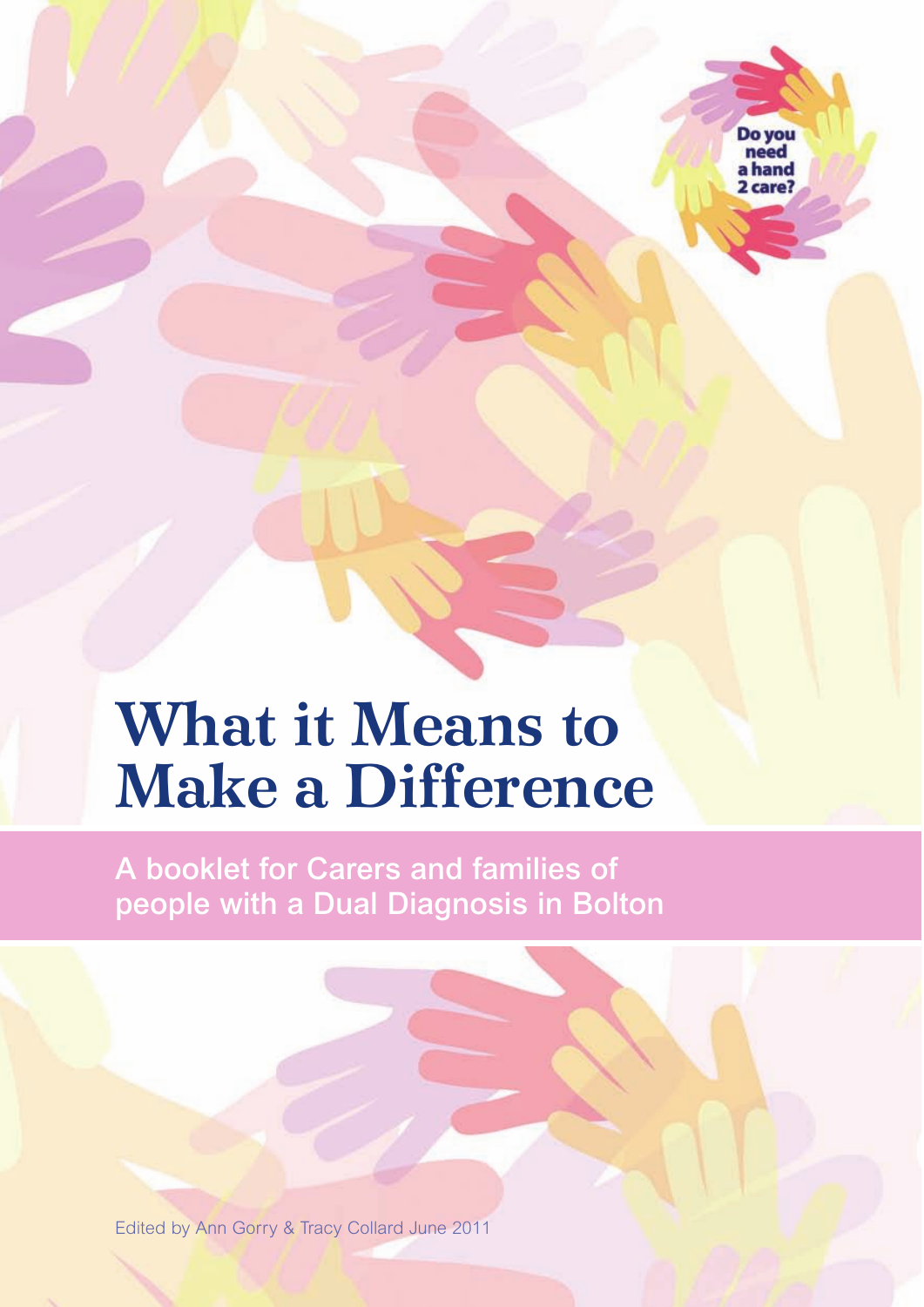#### **CONTENTS**

| Introduction           |                                           | 1  |
|------------------------|-------------------------------------------|----|
| 1                      | So you're a Carer                         | 2  |
| 2                      | The Setting                               | 3  |
| 3                      | What is 'Dual Diagnosis'?                 | 4  |
| 4                      | <b>Getting Support</b>                    | 6  |
| 5                      | Crisis? What Crisis?                      | 8  |
| 6                      | Dealing with a Crisis                     | 10 |
| 7                      | Entitlements                              | 12 |
| 8                      | Carers' Assessments                       | 13 |
| 9                      | Service User Confidentiality              | 15 |
| 10                     | Questions for a Psychiatrist or Care Team | 18 |
| 11                     | Carer Consultation/Involvement            | 20 |
| 12                     | Useful Research                           | 22 |
| 13                     | The Way Forward                           | 24 |
| Additional Information |                                           |    |
| Resources              |                                           |    |

*"Caring for a loved one with dual diagnosis is very stressful for the carer and the person you love can be badly affected by your stress. It is important to look after yourself – this is in no way selfish or uncaring, but rather it can help rekindle the flames of love and respect for each other rather than smothering them"* 

**Bolton Carer**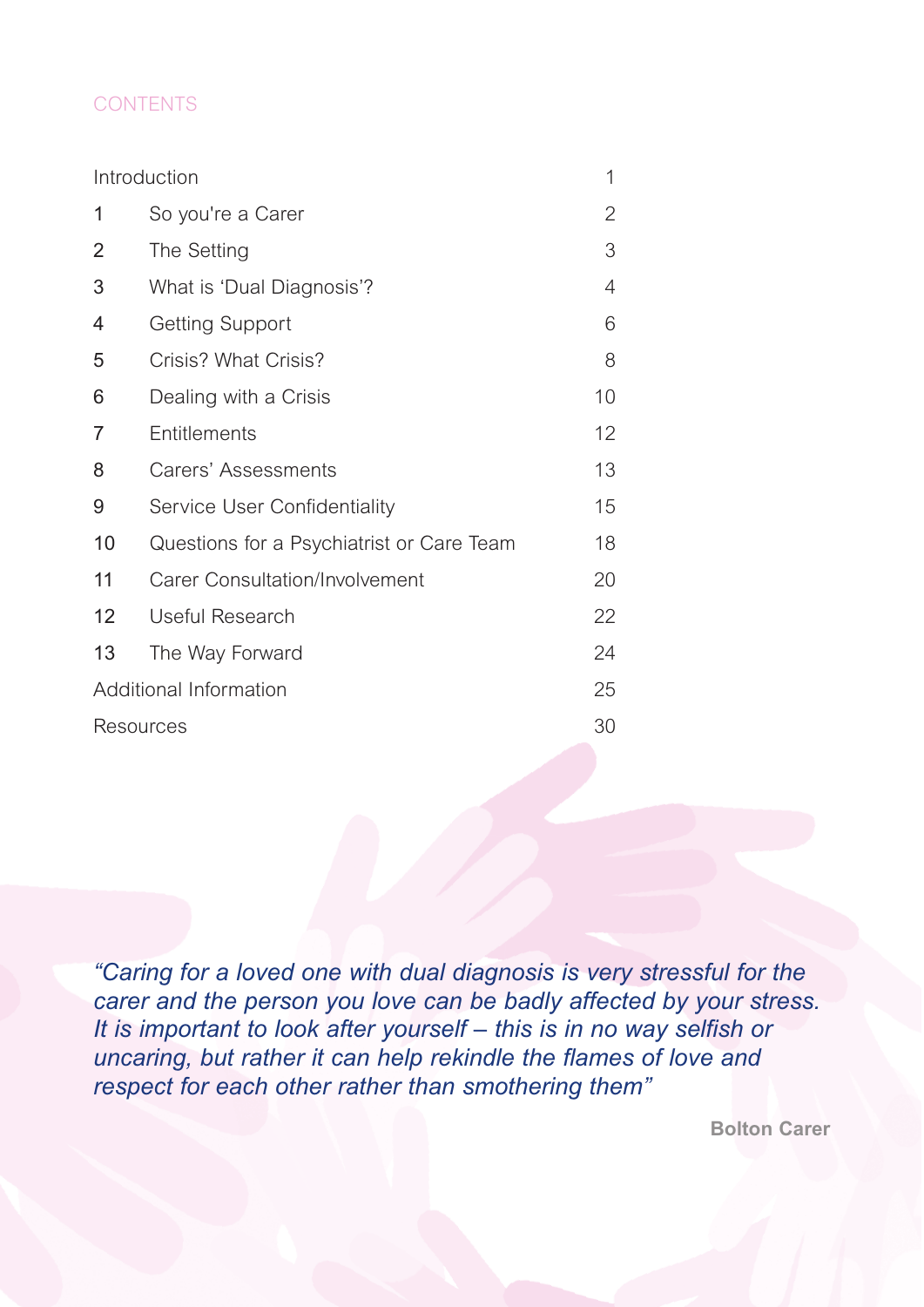# **Introduction**

### Carers are increasingly being recognised for their expertise and knowledge, and their role as essential partners in the treatment and recovery process.

Carers of people with dual diagnosis often say that services simply don't understand the problems they face. "Service users say they want people to listen and to understand what it's like for them when they are in distress – and it's the same for carers. Caring rarely stops when the person being cared for enters services. Carers can be integral to a service user's support system, and their input can substantially improve that person's chances of recovery."1

This resource 'What it Means to Make a Difference' was first produced as part of the National Dual Diagnosis Programme in 2007 to help identify the needs of carers and to get carers and families of people with a dual diagnosis more directly involved and to provide information and support for them. The programme came to an end in 2010 however the messages are still the same.

Thanks to funding from the Bolton Carer Demonstrator Site Project, this publication has been re produced as a Bolton edition, to help support carers of people with a dual diagnosis living in Bolton and is part of a raft of service developments which will improve service users and their carers journey in and out of mental health and drug and alcohol treatment services and work towards recovery.

Thanks also to Suzanne, Anne and Pat who contributed to the development of this booklet, and special thanks to Christine for allowing us to include one of her poems.

Please note the CD Rom which accompanies this booklet is the copy made for the original national resource, and thanks again to all the carers and families involved in filming the documentary, and of course to Tom Dodd my colleague and friend for interviewing all the passionate men and women who gave their time and shared their stories to make this documentary possible.

### **Ann Gorry**

*Bolton Dual Diagnosis Development Lead*

1 *Triangle of Care – A Guide to Best Practice in Acute Mental Health Care – 2010*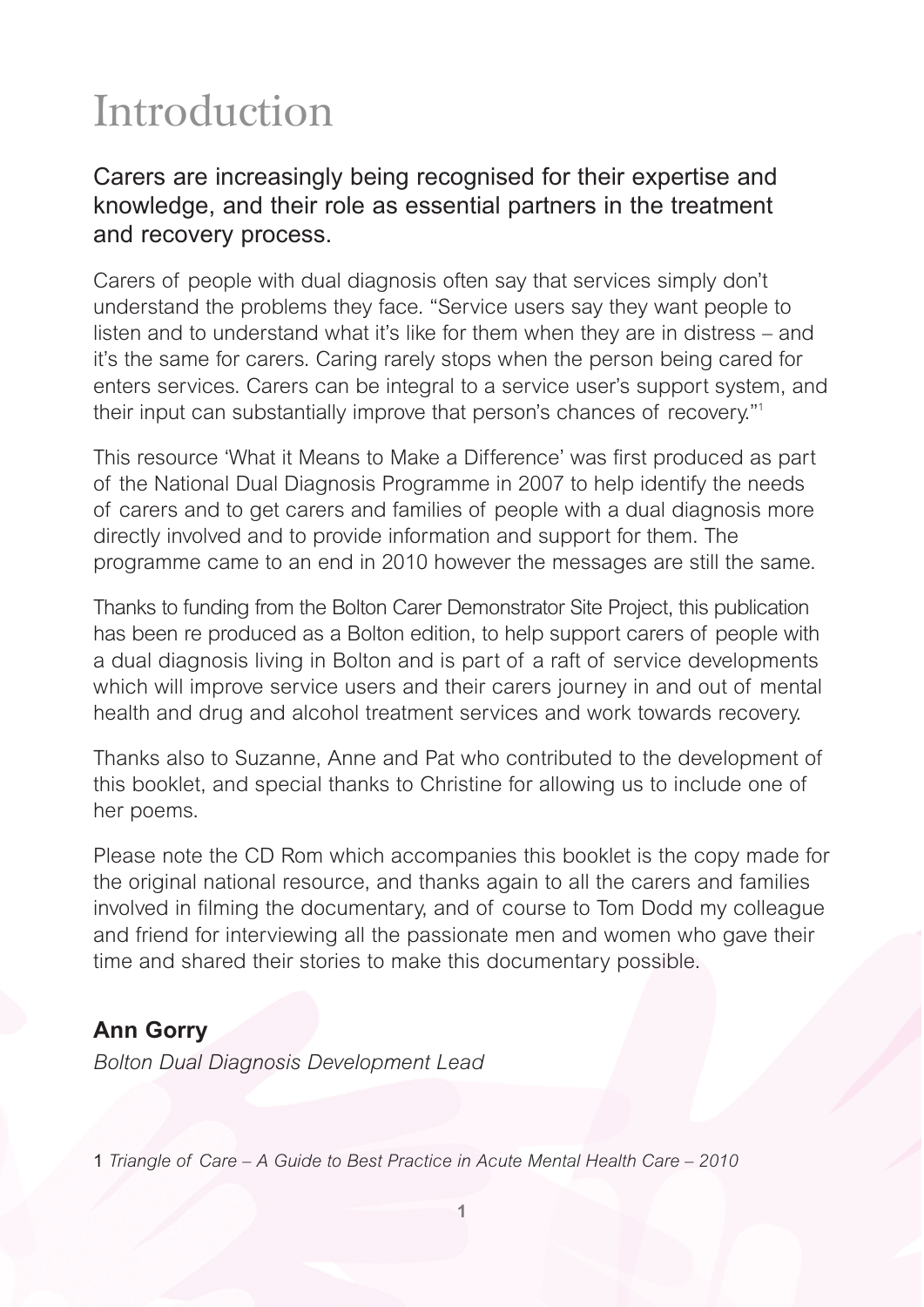# 1 **So, you're a Carer...**

Looking after someone with a dual diagnosis can be isolating and stressful. Due to the complexities of this condition the carers own mental and physical health could be affected by the demands from this role<sup>2</sup>.

# You will need...

Support; information and a twoway dialogue with services so that you can help the person you care for stay as well as possible and access the appropriate services in order to begin their recovery. This booklet is designed to help you with this communication.

It's not unusual to struggle with the relationship you have with the person you care for. You may have to learn to find a balance between protecting and over-protecting them, which isn't always easy.

Even when local services provide support for your relative, as a carer you may find you are not getting all the help you need. However services are there to help you too.

This booklet is designed to help you get the best from them by providing you with local information and giving you some helpful hints and prompts to assist you when dealing with people working in provider services.

It will also provide local information about organisations and groups available in Bolton which may provide you with help, advice and support, a listening ear, and sometimes a shoulder to cry on when you need it.

2 *Caring for Carers; Dept of Health, 1998*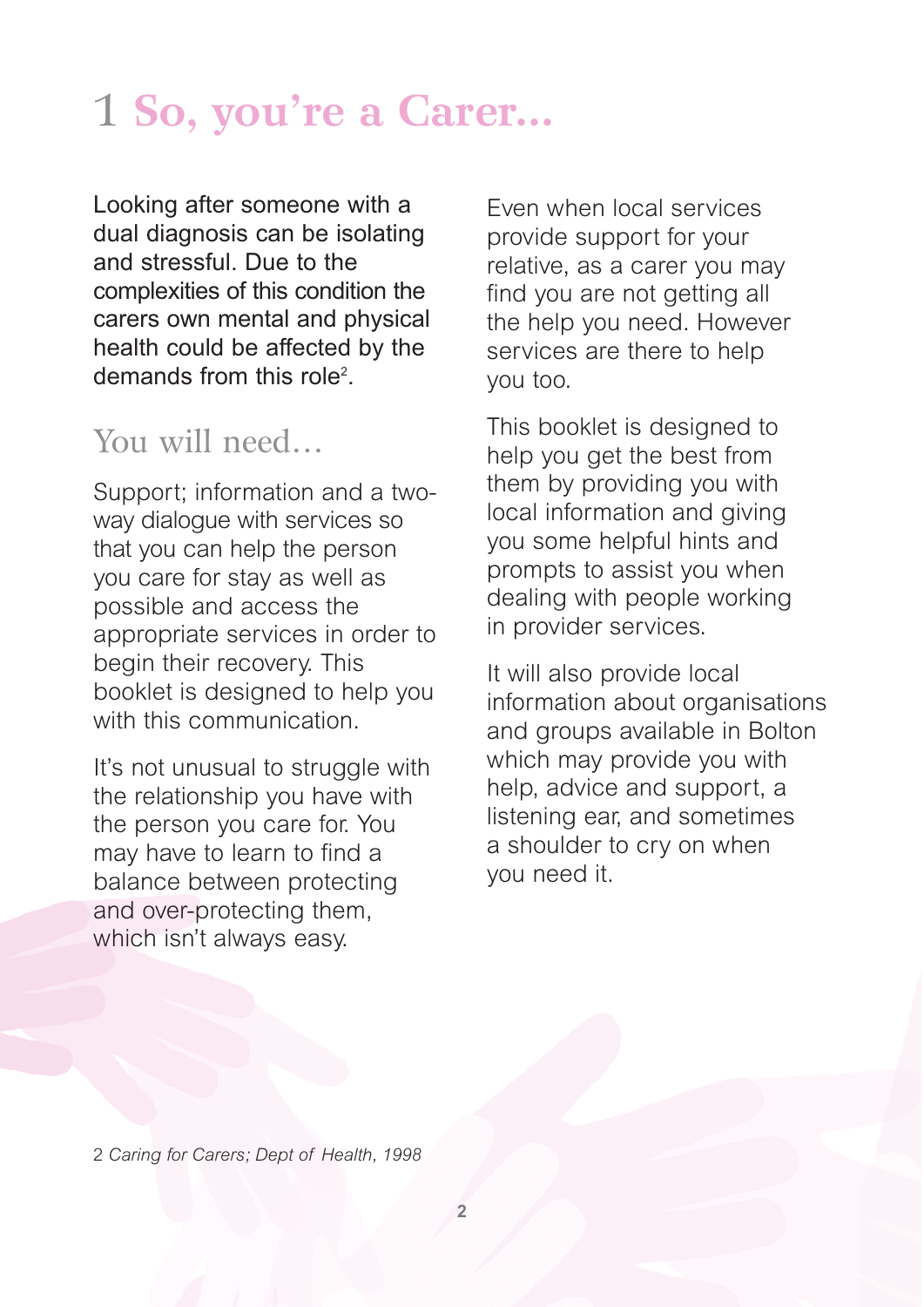# 2 **The Setting**

Mental health and concurrent mental health and substance/ alcohol use (dual diagnosis) is not something experienced by one person in isolation, although it often feels like that for carers. This condition can have a powerful effect on a person's relationship's – especially with families and friends.

Services have not always recognised the impact on all the people involved who often may have to make enormous sacrifices to care for someone displaying behaviours and attitudes that even professionals may find difficult to accept and fully understand.

Mental health problems and difficulties arising, especially a severe psychosis, can be frightening for those experiencing it – but carers not only have to deal with some of the most acute disturbances their loved one is suffering, they may also feel isolated, confused and unsupported and not know where to turn for help.

Service users may be the ones that are carrying the burden of their illness, however, their problems impact on a number of people, especially family members, and can turn a stable home life upside down.

When people become mentally unwell, many features of their lives can be affected..... Work, relationships, family and all the other elements which make up a person's life. When drugs and/or alcohol is included in the mix, the whole problem for carers takes on dimensions that few people (except those who have experienced it) can even begin to imagine.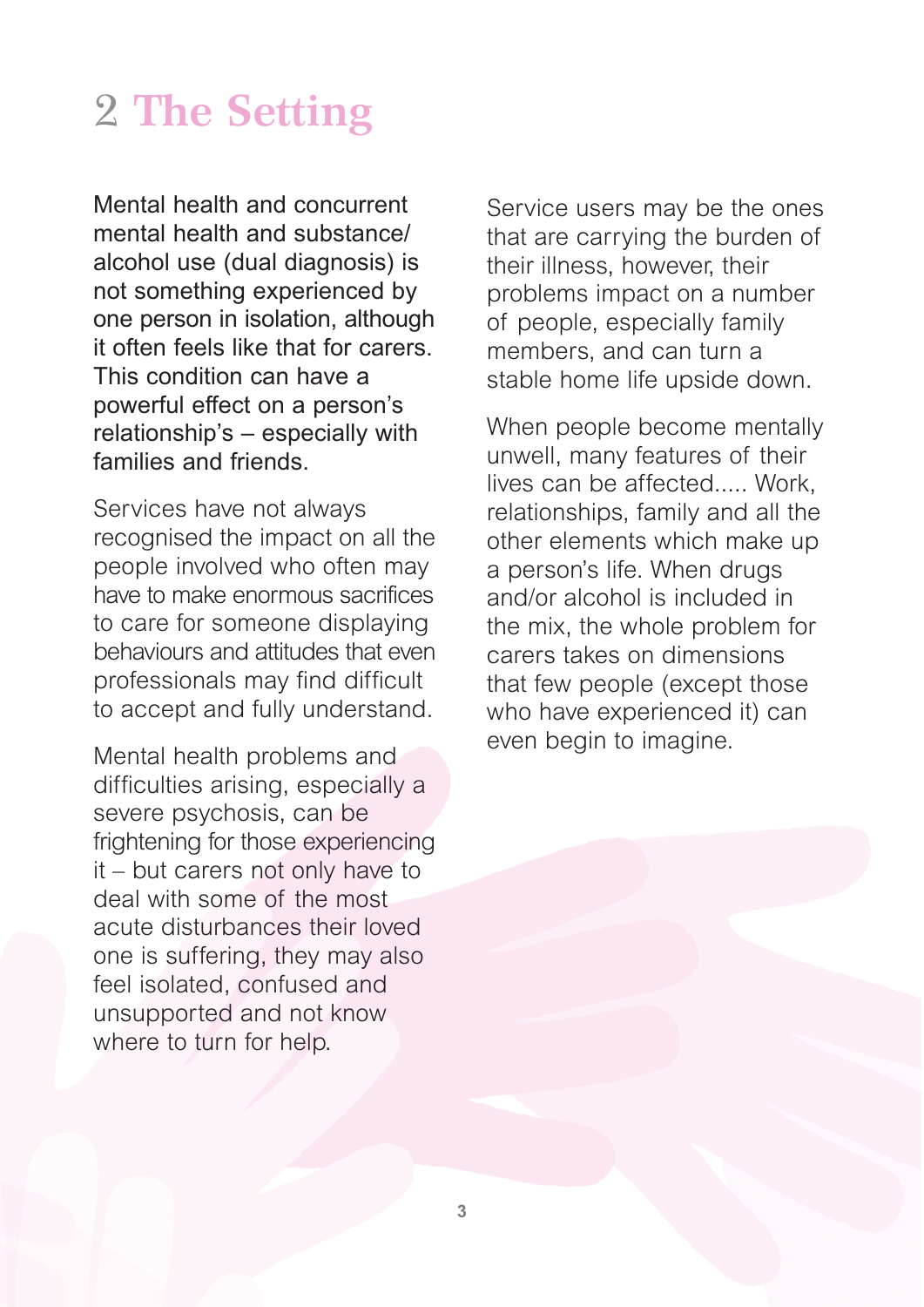# 3 **What is"Dual Diagnosis"?**

Dual diagnosis is not a diagnosis in itself but is a term used to describe people who have both a mental illness and problems arising from drug and/or alcohol use. The condition is surprisingly common.

Studies have shown that:

- Over 1/3 of people with a severe mental illness admitted into hospital will also have concurrent alcohol and/or drug problems
- Over half of people in substance misuse services with higher rates in alcohol treatment teams also have mental health problems
- 70% of prisoners report having substance misuse and some mental health difficulties
- High rates of dual diagnosis within specialist mental health teams such as Assertive Outreach and Early Intervention Teams

There are a number of challenges associated with dual diagnosis that can make the situation for carers very difficult.

# **ONE**

The definition of what constitutes "dual diagnosis" varies from practitioner to practitioner and between services. (In fact, practitioners often talk about 'complex needs').

# TWO

There's a huge diversity in the way the two conditions affect each other and there are different ideas about the best way to treat them.

# **THREE**

There can be a number of agencies involved in a person's care including mental health services, specialist drug and alcohol services, primary care and other organisations in the statutory and voluntary sector. As a result, care risks being fragmented and individuals and their carers may find it difficult to navigate across a number of agencies and services.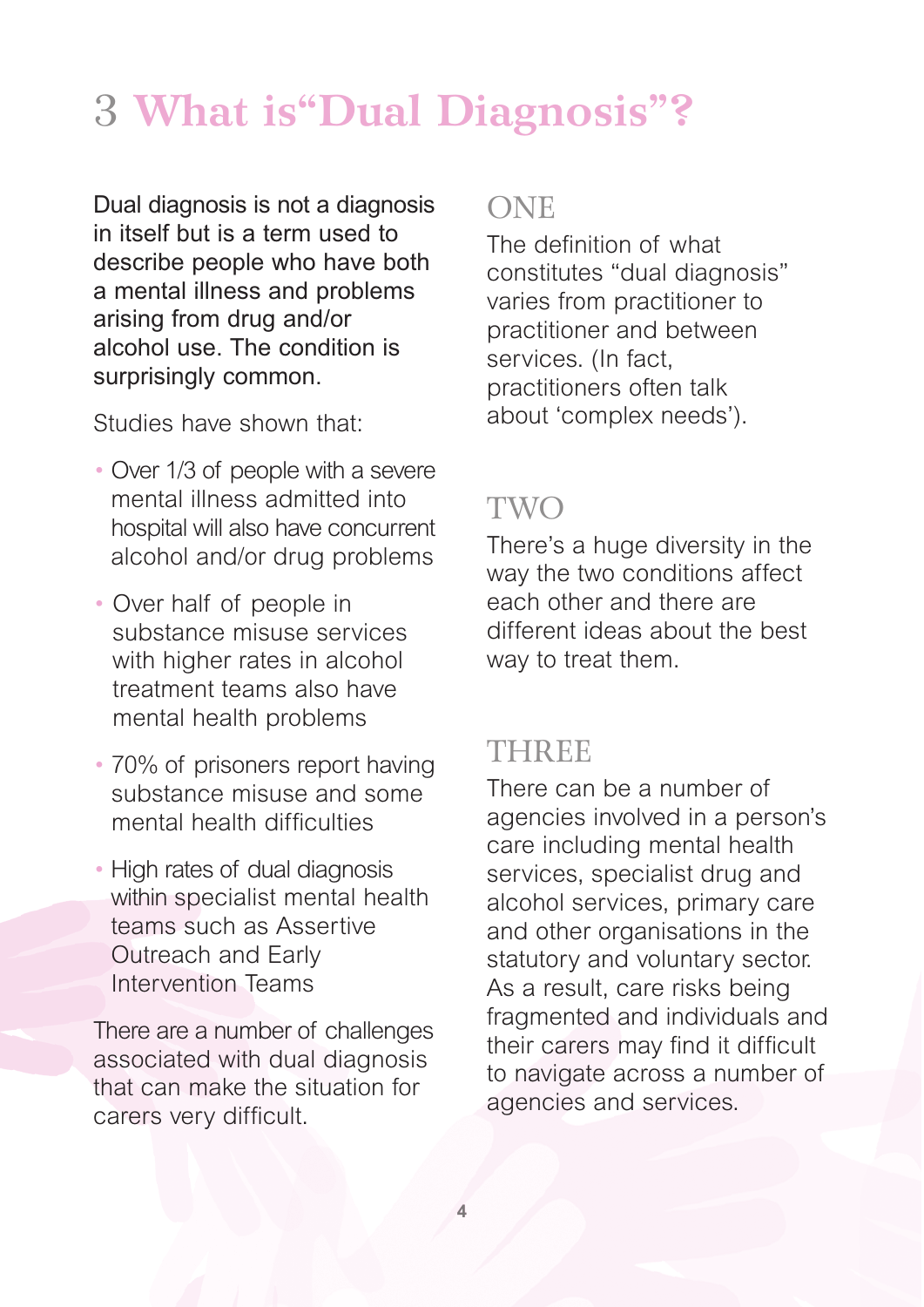# FOUR

Historically, substance misuse and mental health services have evolved separately. Few services are currently set up which deal with clients' substance misuse and mental health problems at the same time. Service users have tended either to be treated within one service alone, which has meant that some aspects of their cluster of problems have not been dealt with as well as they might, or have been shuttled between services, with a corresponding loss of continuity of care.

While a proportion of service users needs have not been met because of these barriers carers needs have often been neglected also.

In Bolton there have been a number of developments over the last few months and we now have a structure in place to begin to build on many of the recommendations from the recent Dual Diagnosis Report which has outlined a number of areas for improvement, in particular around bridging the gap between mental health and drug and alcohol services. This work is underway but will take time before the structures and appropriate training and awareness raising programmes are fully implemented. It is only then that we will be able to see real service improvement for users and carers. But it will come; we just need to keep moving forward a step at a time and work together.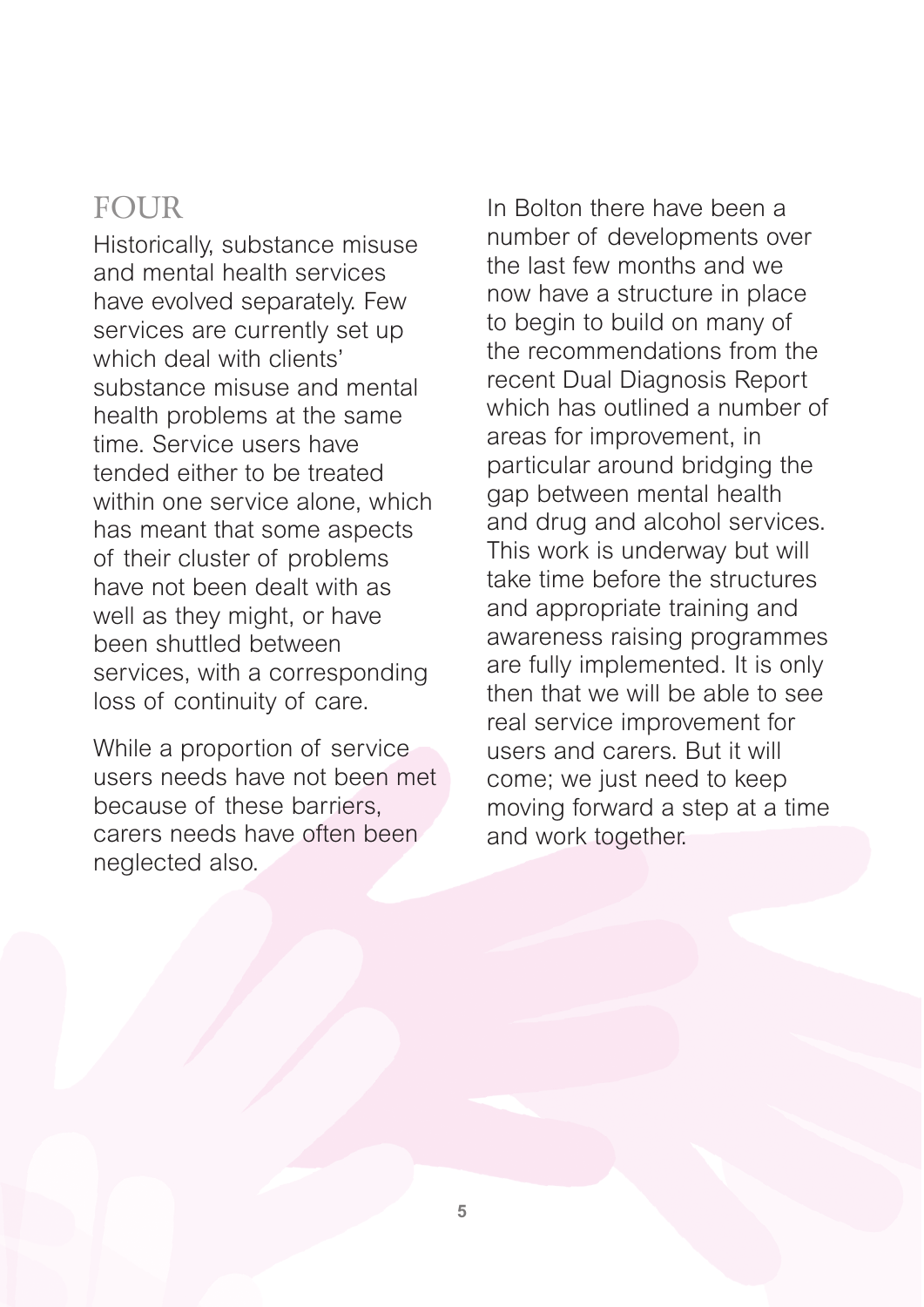# 4 **Getting Support**

Carers report that some of the best help and understanding comes from other carers and local carers' support groups. Few carers' groups actually set themselves up to support dual diagnosis in isolation. In Bolton there are a number of groups which are actively involved in trying to improve services for carers of people with a dual diagnosis and are members of the local operational steering group.

**The Harbour Project** is a voluntary organisation which provides support to parents, families and carers affected by someone else's drug or alcohol misuse.

The Project offers support, practical advice, and drugs awareness information, regular group meetings where you can share experiences with others, one to one support, and a confidential 7 day telephone helpline tel: 01204 62274 for more information.

**Making Space** recognises that carers lives are deeply affected too. That's why we created the Making Space Carer support service so that people like you – people who are committed to the care and wellbeing of their loved ones also get support, someone to talk to and a powerful voice to represent you. Also have the backup and opportunities to enjoy a much improved quality of life. For further support and information please contact your local Making Space Support Worker on: 01204 390390 ext. 3497

More information on local services for carers can be found on *www.gmw.nhs.uk* under service users and carers page

**Take this booklet with you if you are meeting professionals or other carers and grab all the contacts and addresses you can. Use this page to note down any numbers of useful local contacts or agencies even if you don't call them at this stage.**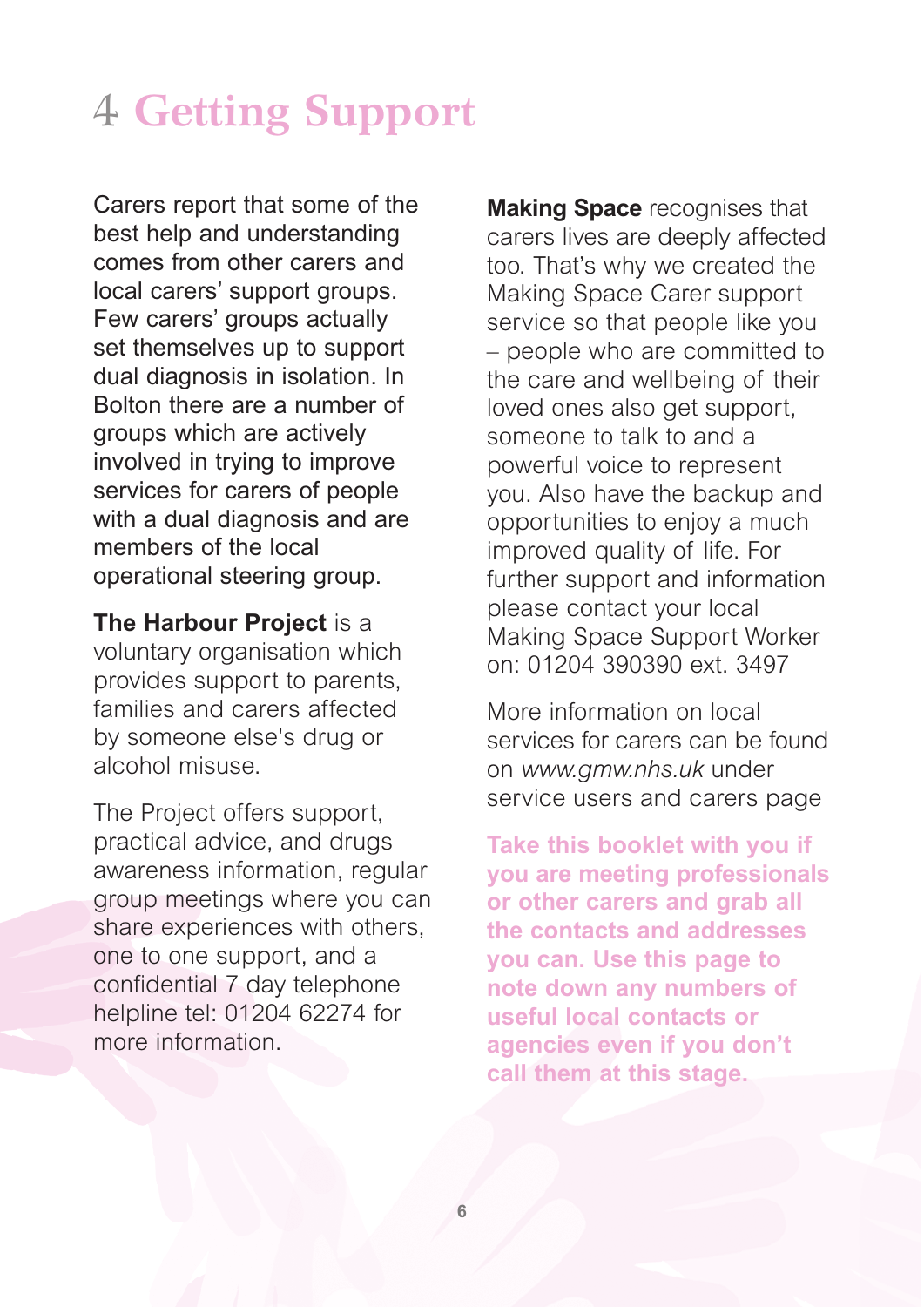| <b>STATUTORY SERVICES</b><br>General Practitioner or Family Doctor:<br>Community Psychiatric Nurse (CPN): | <b>VOLUNTARY AND</b><br><b>OTHER SERVICES</b><br><b>Other Carers</b> |  |  |
|-----------------------------------------------------------------------------------------------------------|----------------------------------------------------------------------|--|--|
| Care Co-ordinator<br>Hospital                                                                             | <b>Carers Groups</b><br>Key Worker                                   |  |  |
| Alcohol or Drug Service                                                                                   |                                                                      |  |  |
| Police                                                                                                    |                                                                      |  |  |
| Other                                                                                                     |                                                                      |  |  |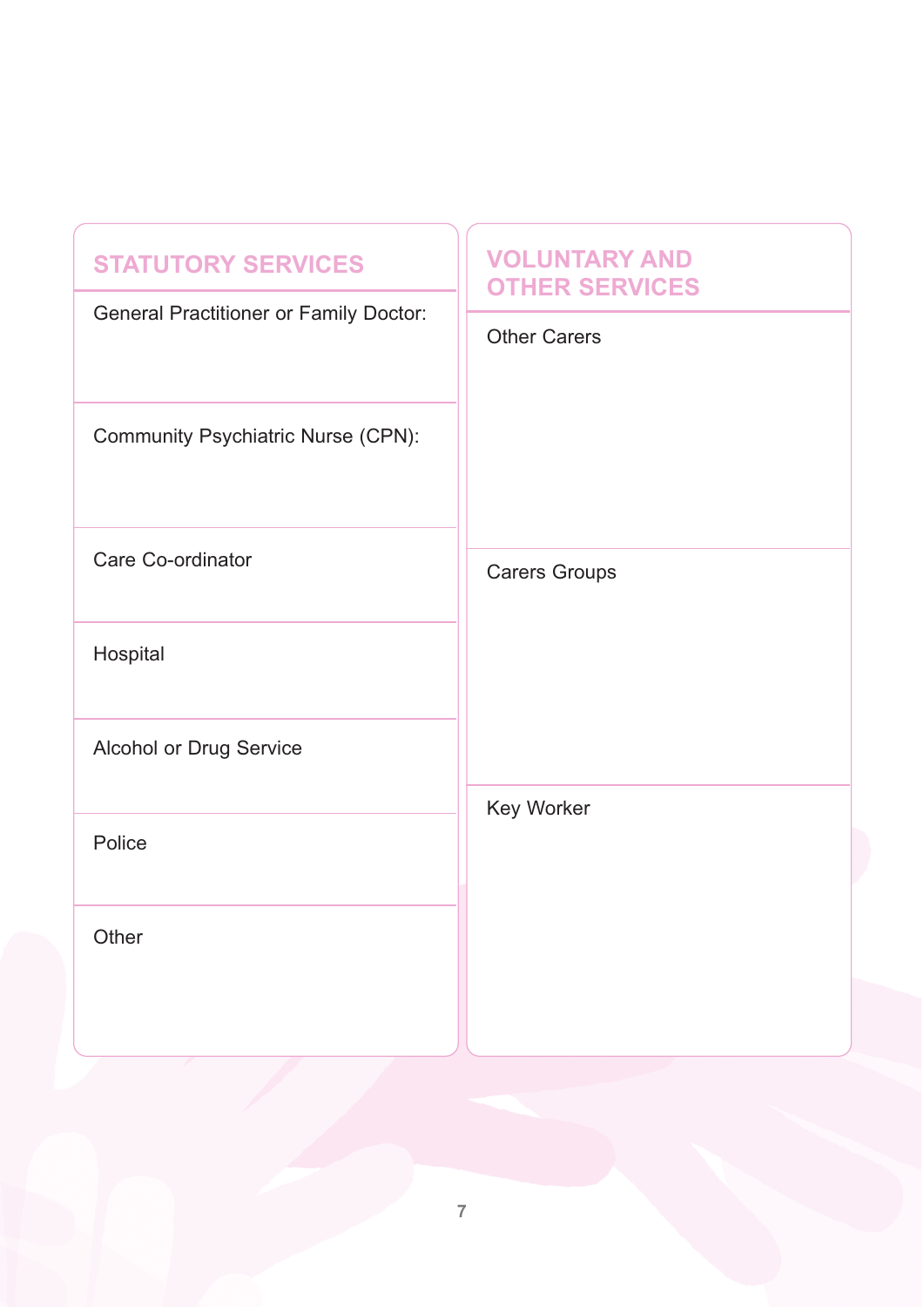# 5 **Crisis? What Crisis?**

Carers can be the first to be aware of a developing crisis – often at times when professional help has not yet been established. Carers can often be best placed to notice subtle changes in the person for whom they care, and are usually the first to notice the early warning signs of a relapse.

**Section 6** gives some useful advice about what a carer can do in a crisis at home. It addresses the sorts of circumstances which most carers would recognise as the moment when a situation has become, or is in danger of becoming, out of control.

**However...** New carers learn very quickly that their version of "a crisis" is often very different to the one held by the care team responsible for the service user. It's important that this doesn't lead to any friction between the carer and the care team; different agencies have different priorities in the way they approach mental health/substance misuse and the staff are expected to comply with the policies and procedures established by those agencies.

Work is progressing in Bolton to connect all the different services involved to develop a collaborative joined-up approach to care. For some carers it doesn't always feel that services are working together.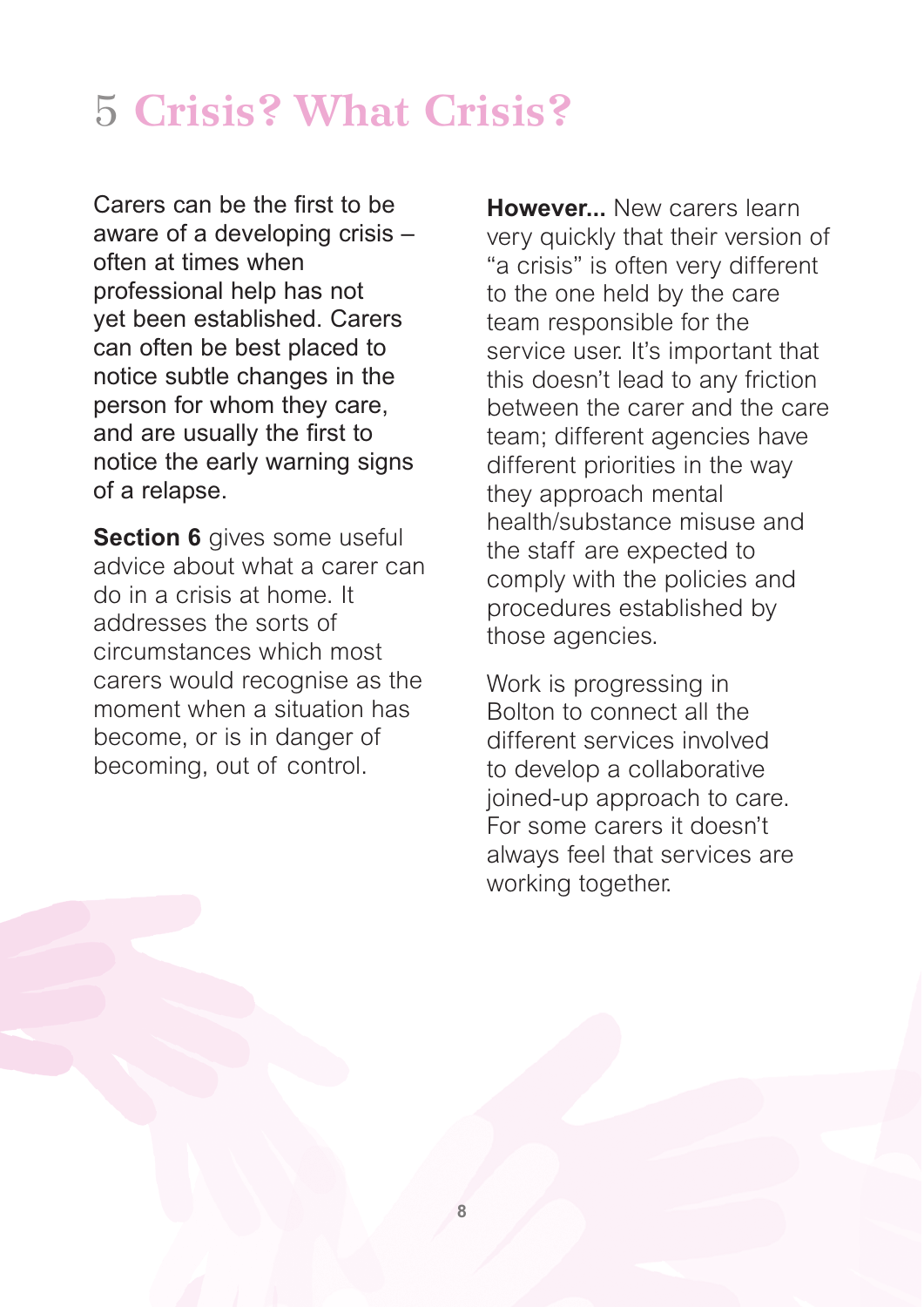For professionals, (and despite an individual worker's personal response) a crisis will tend to be defined in terms laid down in advance by the agency they work for and will contain a strong consideration of risk and public safety together with the level of human resources they have available.

For many carers, a crisis can be defined as a time when they can't personally cope with a situation any longer and everything is at risk of getting out of their control.

Carers' crises often come when they can't cope any more and need desperately to talk, to cry, even to scream with frustration; they often need to be taken out of the situation or have someone else manage the problems for a while.

These two different perspectives often exist between carers and mental health/drug and alcohol services. Carers need to understand these difference of view so as not to add to the frustrations they may already have!

**It is important to ask questions and get support where you can and when you need it.**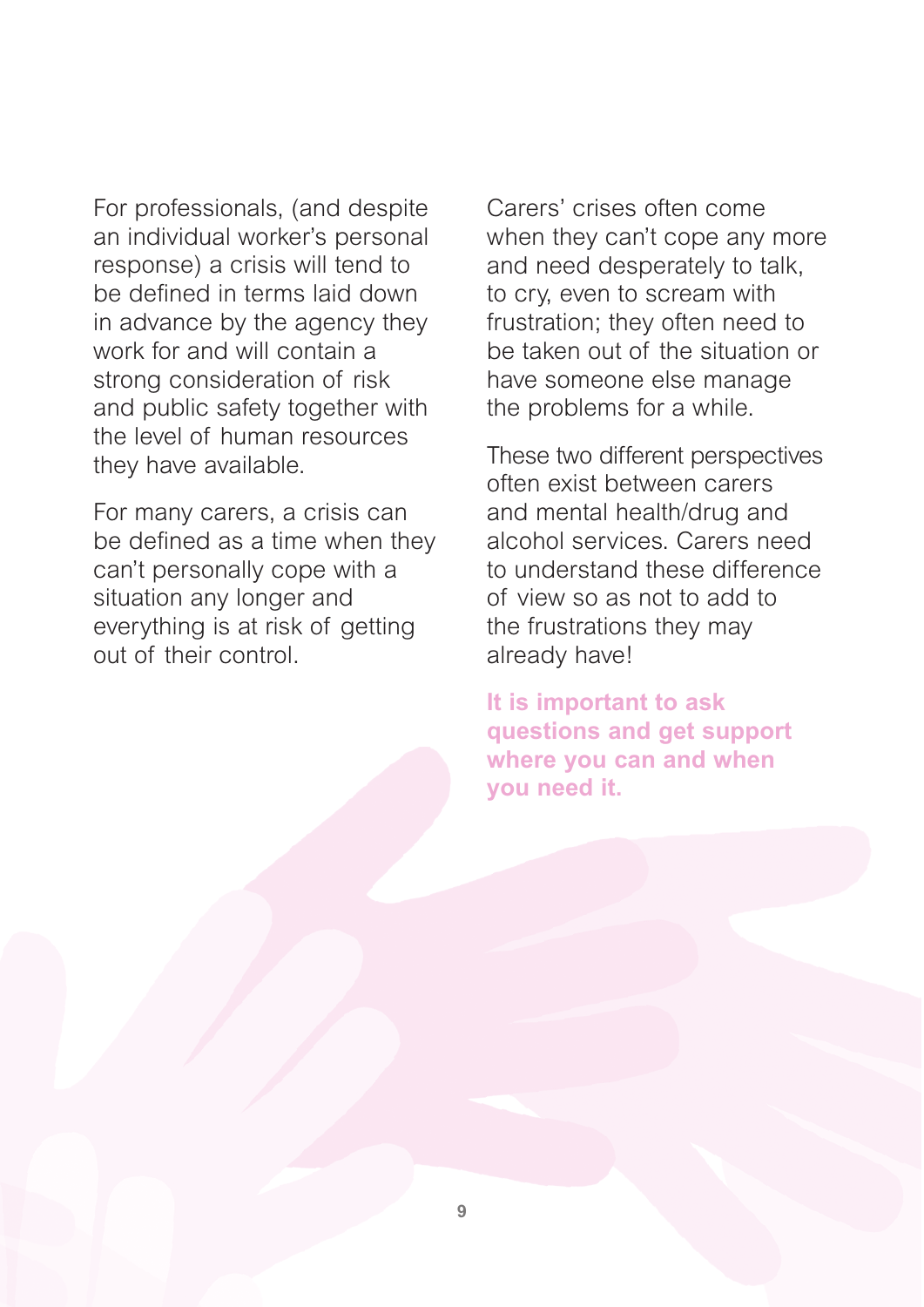# 6 **Dealing with a Crisis**

# Tips for Carers

# **Do's in a crisis situation**<sup>3</sup>

- Do try to remain as calm as possible, and if you can, create a calm environment and try to limit any potential distractions i.e. TV, radio, music etc
- Do allow personal space; do not crowd your relative. Under no circumstances attempt to physically restrain them. If you fear they are presenting a risk to others in the house get everyone out of the house, don't attempt to force your relative/friend out of the house. Call for help or the police if necessary
- Do contact the person's GP, social worker or key worker if they have one for advice
- Do ask other people in the room/ house, especially strangers, to leave. Talk only one at a time, speaking normally and clearly as you usually do
- Do, if you can, ask simple questions about the behaviour that you are observing, rather than state your opinion about what you believe to be happening
- Do look at your position in the room, what message are you inadvertently giving out by sitting or standing where you are? What's your body language saying? Are you actually looking hostile while feeling scared?
- Do try to stay calm. Even though it's difficult, your high expressed emotion like anger and frustration will only make the situation worse.

3 *Do's and Don'ts from: Through the Maze, Georgina Wakefield, Fivepin Publications, 2006*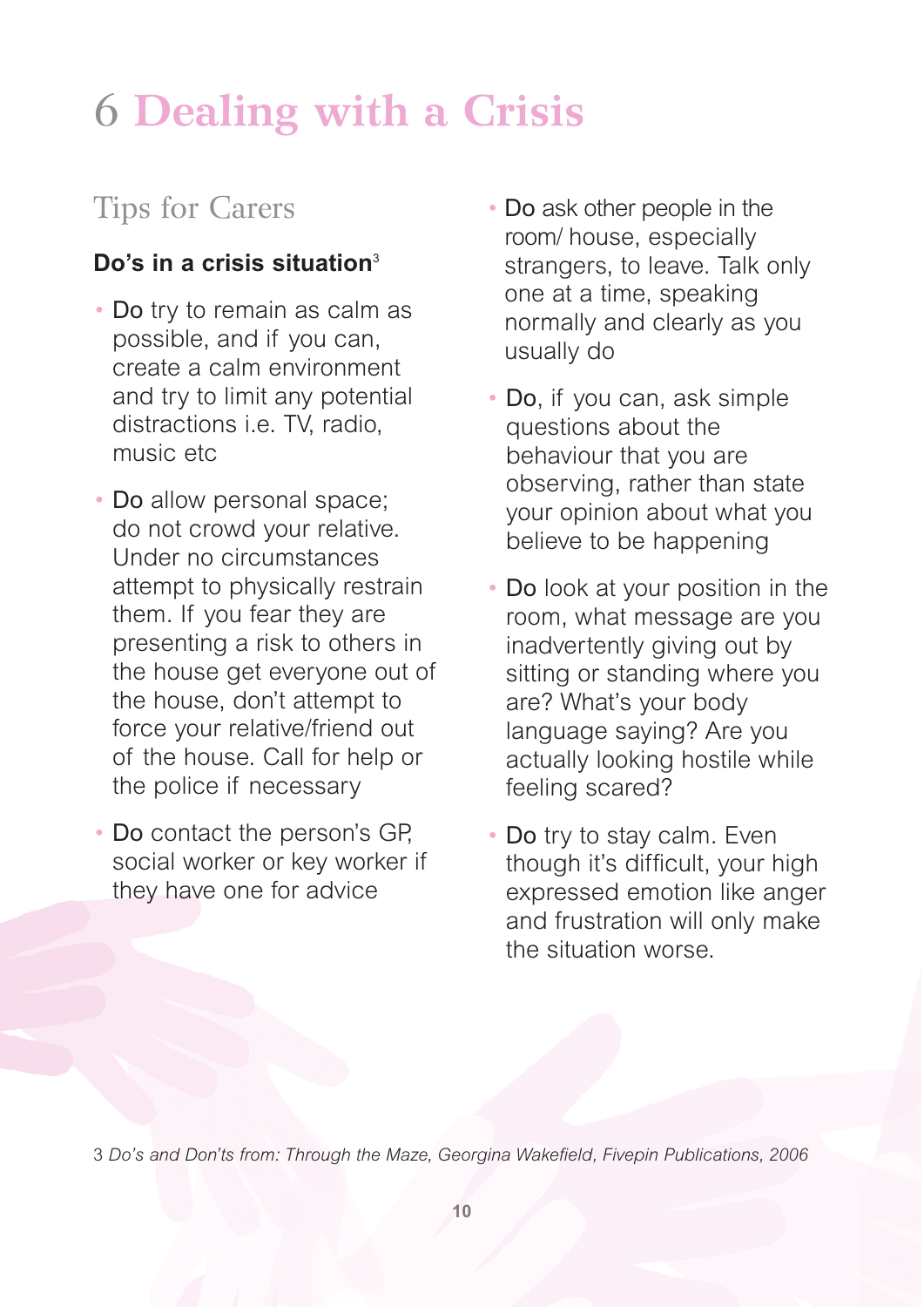## **Don'ts in a crisis situation**

- Don't shout or speak loudly; if they are not listening to you try to imagine what might be going on in their head, no matter how strange it may seem
- Don't criticise, they might not be able to follow a reasoned argument at this point. Don't even try to tell someone what they should or shouldn't do
- Don't make continuous eye contact, it can be stressful and confusing
- Don't arque. If they say they can hear voices or are hallucinating say that you are not aware of them but avoid saying that they don't exist
- Don't get too close or try to frighten or intimidate the person into compliance with your wishes
- Don't argue among yourselves about what to do and ensure you don't block any doorways
- Don't repeat unnecessary questions or statements.

**Carers, especially new carers, can be thrown into a set of circumstances which can be hard to manage or understand. Make contact with other carers and use their experience and knowledge to help in a crisis.**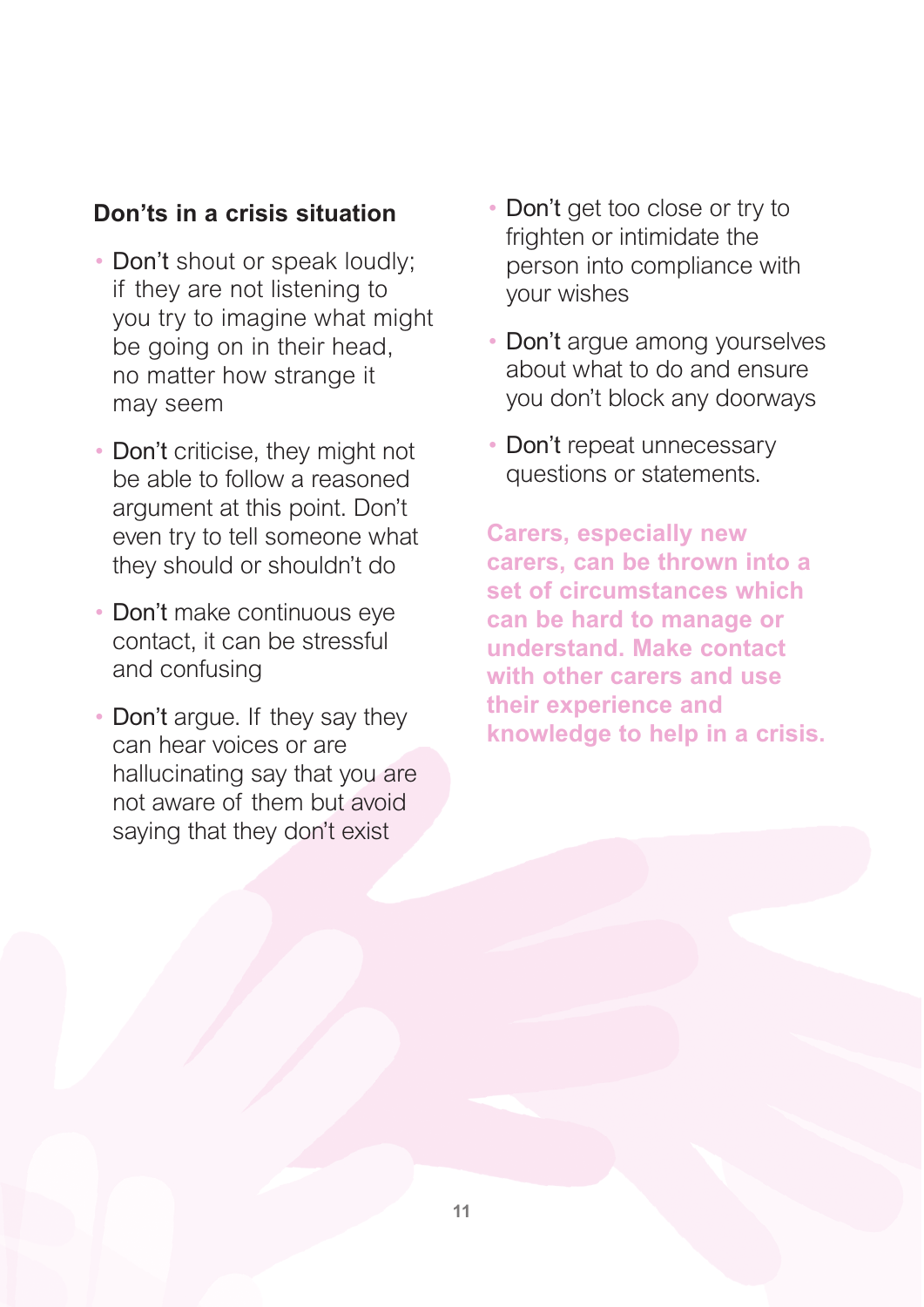# 7 **Entitlements**

## **You are entitled to:**

Respect, sensitivity and professional consideration from all support workers and practitioners involved in the care of your relative.

 $\bullet$  A carer's assessment<sup>4,5</sup> (see more in next section)

## **You may also be entitled to:**

- Financial support from the state or local authority
- Support for the whole family
- Respite breaks so that you can keep well enough to care.

## **You are entitled to information about:**

- Your relative's health problem and treatment – subject to rules of confidentiality
- How to provide care
- How to get care and support for yourself, and
- Local support services, both statutory and voluntary.

**Your entitlement to an assessment; to direct payments, benefits and personal support – Information available on the Bolton local authority website:** *www.bolton.gov.uk*

4 *National Service Framework for Mental Health; Dept of Health, 1999* 5 *Carers and Disabled Children's Act 2001*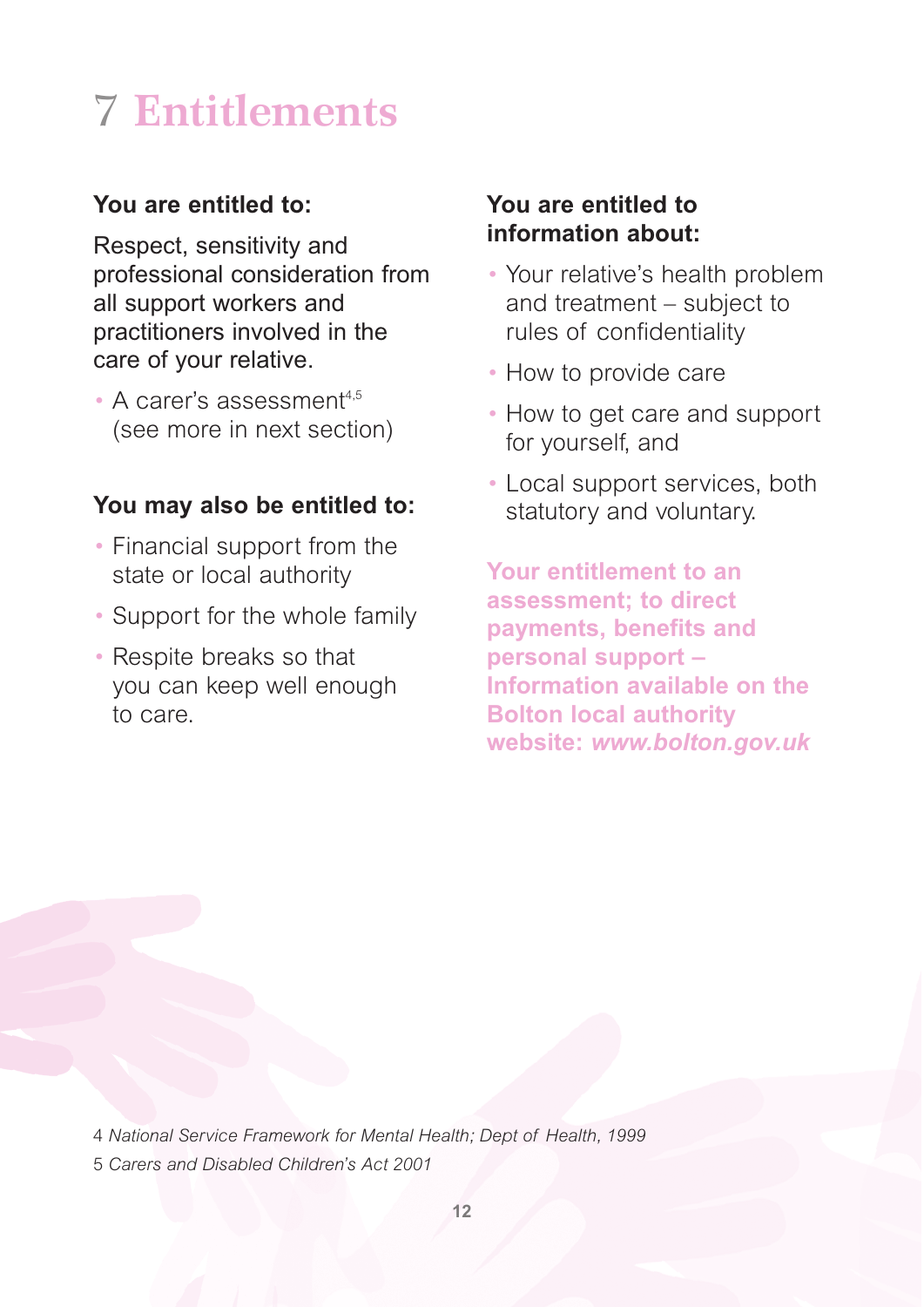# 8 **Carers' Assessments**

If you provide a regular and substantial amount of time looking after a relative or friend with dual diagnosis, then a Carers' Assessment could be very helpful to you. The assessment is completed at your request, and can remain confidential if required.

A Carers' Assessment is not a test of what you do as a carer.

Carers are entitled to a carer's assessment annually, whether or not the service user is engaged with services or not. If you are providing significant care then you will be entitled to a care plan of your own.

A Carers' Assessment is your opportunity to talk about the things that could make life easier for you and to look at what would be helpful in your situation.

### **An assessment may take into account:**

• The help the person you care for needs

- The help you are giving at that moment
- The support that may be provided.

**A carer's assessment is an opportunity to look at your needs, your health and wellbeing and whether you wish to receive support. It will cover areas such as:**

- Need for information
- Need for a break or time away from the person you are caring
- A need for practical, emotional or financial support
- Look at opportunities for leisure, employment and a 'life of your own' alongside your caring role
- Contingency planning and managing a crisis
- It will also take into account any cultural, spiritual, gender, lifestyle or other needs you may have.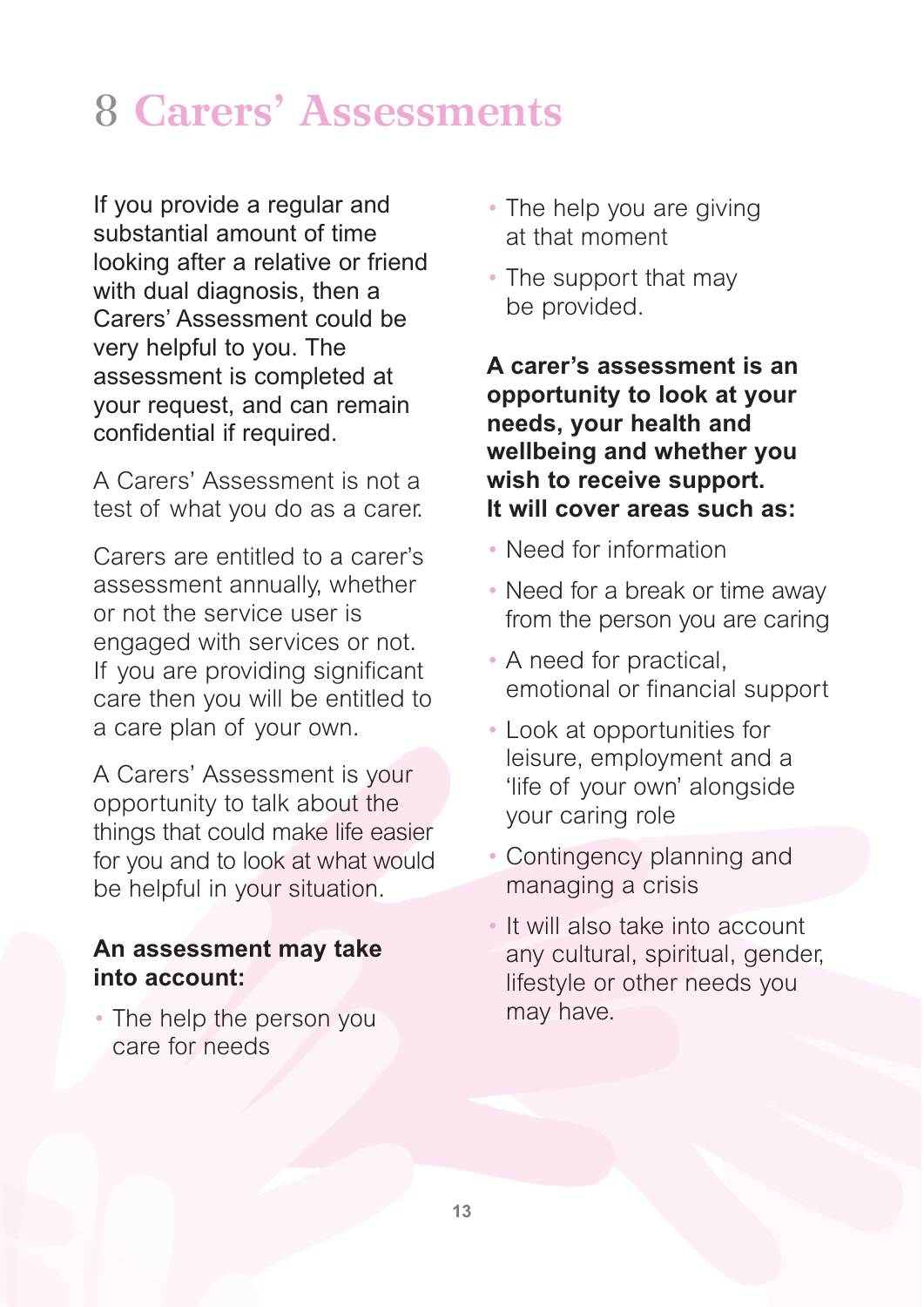### **As a carer you will be entitled to an assessment if:**

- You provide 'regular and substantial' amounts of care or support, and
- You request an assessment.

The assessment is reviewed on an annual basis to see if your circumstances have changed and if any change to the support offered are necessary

If you are a carer of a person with dual diagnosis you should be automatically offered an assessment, but don't take anything for granted…

As a carer you should also be able to contribute to the discussion about the needs of the person you care for (their assessment). If you do not wish to have an assessment in your own right, there are still services which are available to you.

### **Regular and Substantial amounts of care or support is where a carer:**

Provides long hours of help (approx. 20 hours per week), and carries out a range of helping activities, and/or is likely to provide both personal and physical assistance.

You can always talk to your assessor to see if:

- Your caring role is substantial
- Your caring role is less than 20 hours per week but intensive, and there is a risk to your caring role not being sustainable.

**To request an assessment speak to the Care Co-Coordinator for the person you are caring for.**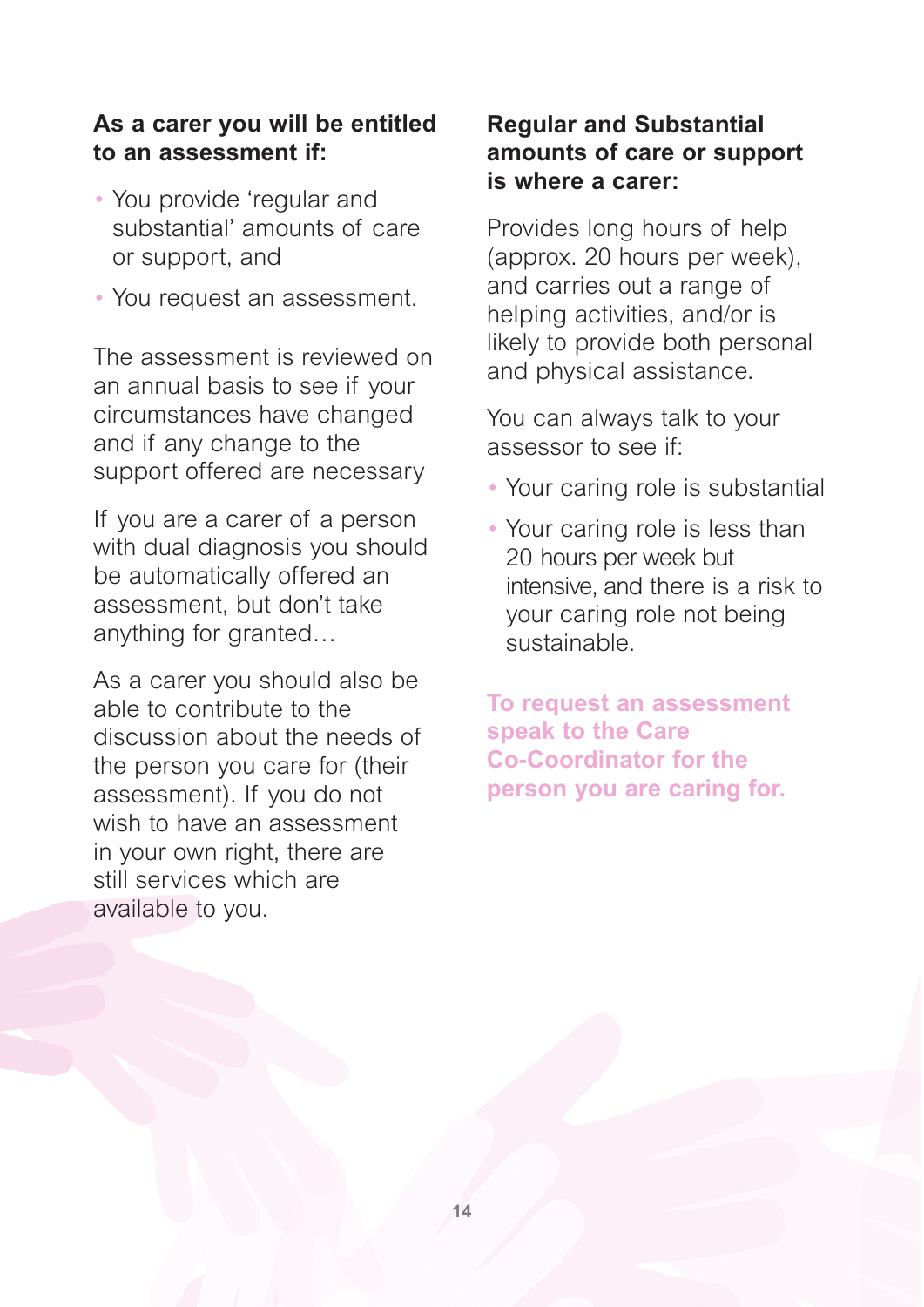# 9 **Service User Confidentiality**

*"Confidentiality is often seen as a problem area in creating a Triangle of Care. The therapeutic relationship between worker and service user is based on having 'confidence' or trust that what is said will not be disclosed without their agreement. This agreement needs to be considered in the context that the carer may have key information relevant to safe and effective care planning for the service user. They may also be required to take on roles and responsibilities to achieve the best care plan in the home or once the service user is discharged.* 

*Carers should be encouraged to share this information, not only because it will help the clinical assessment and treatment, but also because it gives them a positive role and confidence in the programme. Consideration needs to be given to the fact that crisis, especially involving the need*

*for compulsory treatment and/or admission may provoke user/carer conflict that may temporarily prevent consent to sharing information."* 

**The Triangle of Care**

Staff should share general information and appropriate personal information with you to assist you in managing a healthy balance between being kept informed and respecting your relative/friend's privacy. It is often useful for carers to receive written as well as verbal information on subjects such as mental health services, rights of the person if they are detained etc. This might be particularly important if the carer is new to the role as negotiating mental health and drug and alcohol services can be a daunting experience and it might help the carer to have an idea of the care their relative is likely to receive.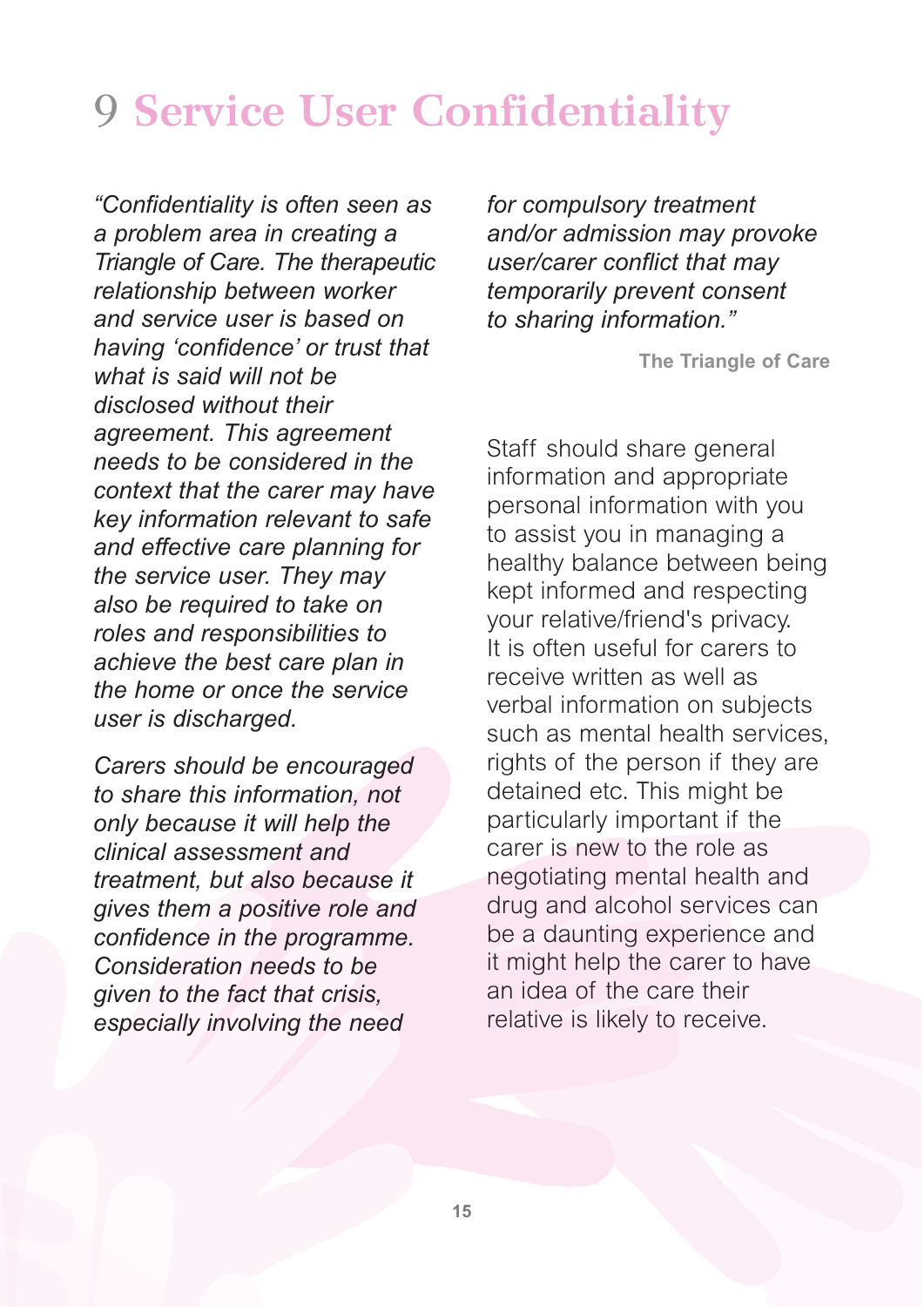Professionals should see carers as potential partners in supporting mental health care pathways. Through effective communication, more collaboration is possible, with everyone understanding the responsibilities and rights, needs and concerns of each other. Many of the conflicts that arise through information sharing can be averted if a collaborative care model is promoted.

More information is available from Rethink's e-learning package: *www.carersand confidentiality.org.uk*.

Issues around confidentiality should not be used as a reason for not listening to carers, nor for not discussing fully with service users the need for carers to receive information so that they can continue to support them. Carers should be given sufficient information, in a way they can really understand, to help them provide effective care<sup>i</sup>.

## **Carers give:**

Their understanding. Often carers are the ones who know the service user best and have dealt with their welfare over many years.

Their commitment. While services and the people they employ are constantly changing, carers are frequently the only constant service users may have.

Their patience. Both crises and the seemingly endless round of dayto-day problems that arise with service users with more complex needs mean that considerable sacrifices may be made by carers.

### Their willingness to share.

The well-being of the service user and their carers improves when they are surrounded by a team of professionals working together towards recovery.

## **So why do they so often feel left out?**

The service user has not given their consent to the sharing of information with the carer.

6 *Developing Services for Carers and Families of People with Mental Illness, DoH, November 2002*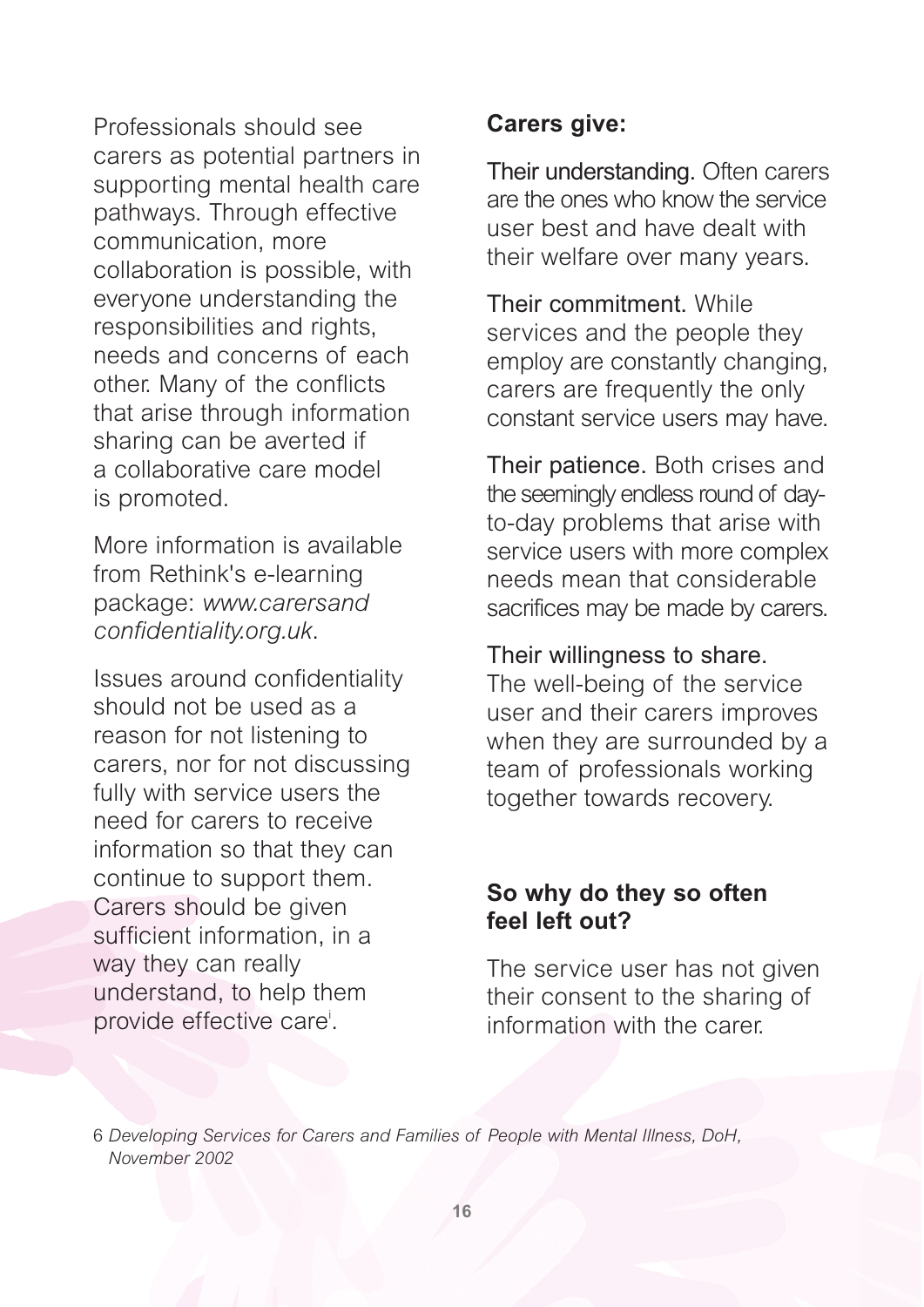Professionals involved in service user care have a duty to follow professional codes of practice, common law and statute regarding confidentiality.

At times of crisis, relationships can be strained and the family may be exhausted and stressed. The professionals may get a false picture of the true long-term situation.

Good practice<sup>7</sup> for professionals means you can expect to be given:

- The diagnosis (if there is a confirmed one, often this can take time)
- Information on outcomes and behaviour
- Benefits and side effects of medication
- Local in-patient and community services
- The Care Programme Approach (CPA)
- Information about local support groups.

## **…help to understand:**

- The present situation
- Confidentiality restrictions of the service user
- Patient treatment plan and its aims
- The relevant elements of a written care or crisis plan
- The role of each professional involved, and
- How to access help, including out-of-hours.

### **…to receive:**

- Opportunities to see a professional alone
- Rights to your own confidentiality
- Involvement as a valued contributor
- Respect for your views and concerns
- Emotional and practical support
- An assessment of your own needs and a care plan.

7 *Adapted from Carers and Confidentiality in Mental Health, Royal College of Psychiatrists, 2004*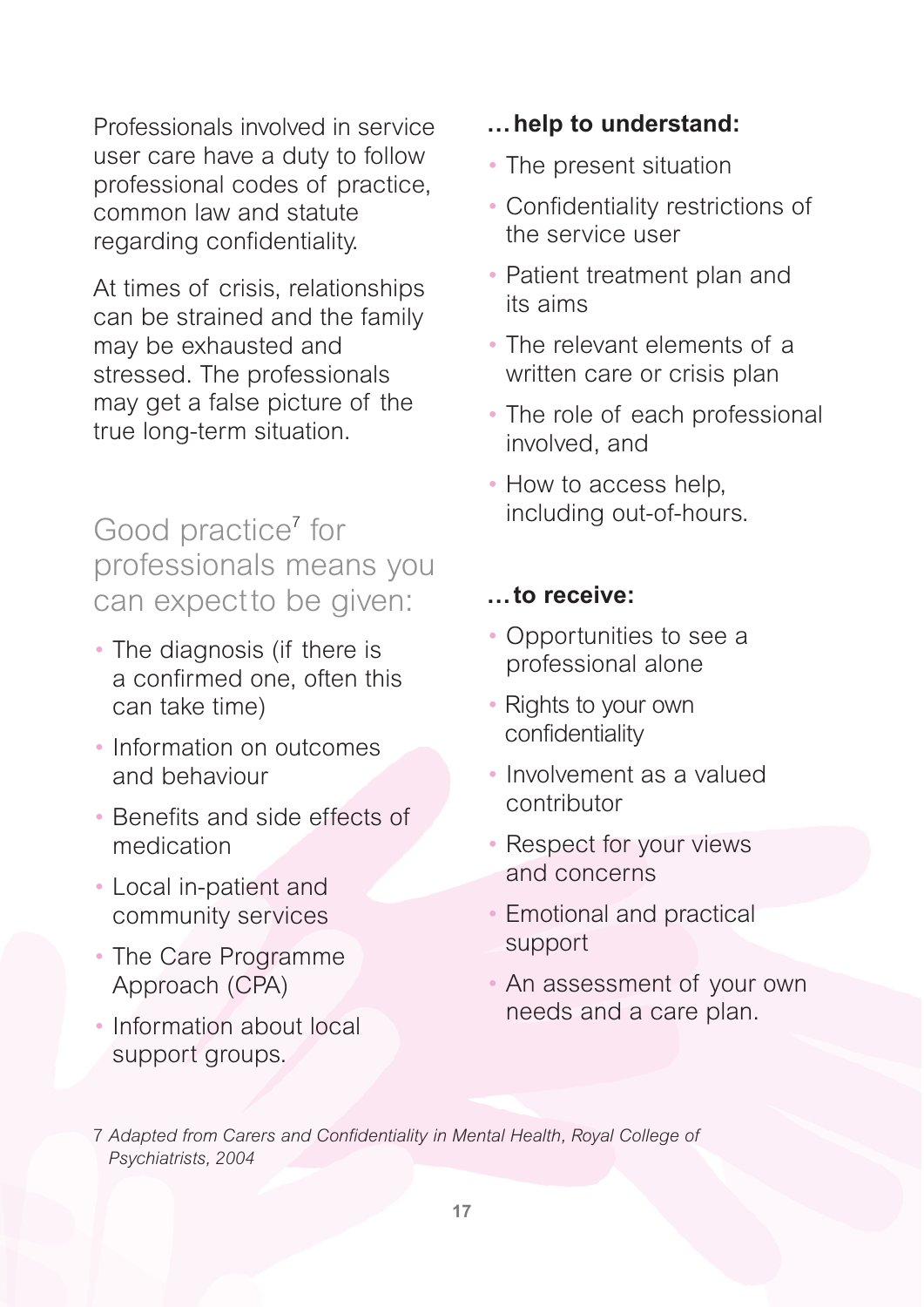# 10 **Questions for the Psychiatrist and/or Care Team**

Carers need information. Carers may not always find out what they need to know about the person they are caring for. This checklist is designed to help you get all the information you can about the diagnosis and treatment of the person you care for.

You should be able to get some of this information directly from other members of the clinical team involved, such as nurses, the drug and alcohol team (DAT), social worker, psychologist, occupational therapist etc, or from written information that they can provide.

Although you may not want to ask all the questions listed, you may find that they help you in preparing to meet the doctor or psychiatrist and the care team. Not everyone will need all the answers to all these questions at the same time. You may have questions that are not covered here. However this is provided as a framework for deciding what you do need to know<sup>8</sup>.

**A psychiatrist will be able to give you information about your service user's condition and care but specific clinical details may be confidential.**

8 *Adapted from a Checklist for Carers of People with Mental Health Problems, Royal College of Psychiatrists 2004*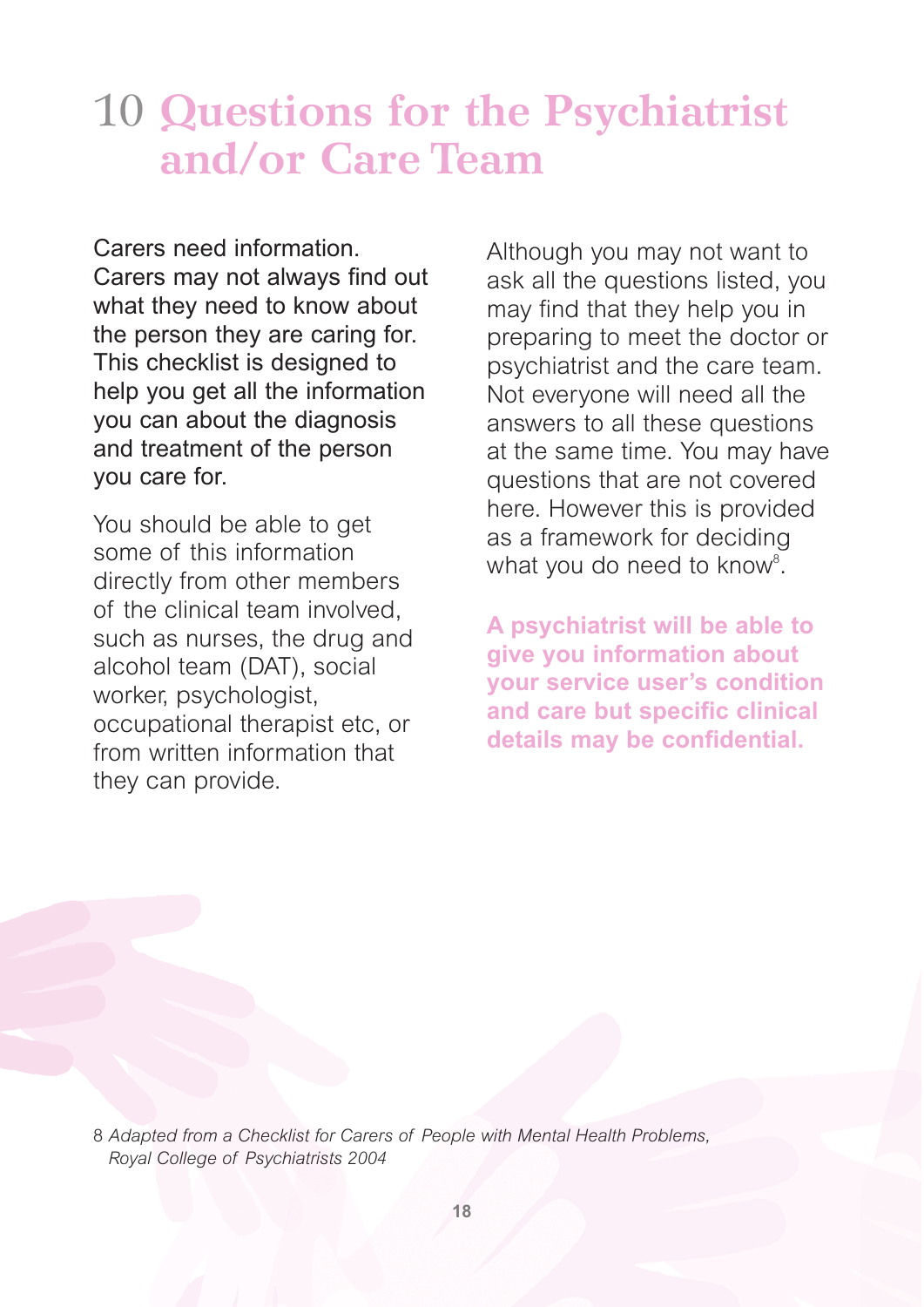#### **About the illness**

- o What is the diagnosis or problem?
- $\circ$  Is a diagnosis necessary?
- o Why has this happened?
- $\circ$  Will they recover?

#### **About a diagnosis**

- What symptoms suggest this diagnosis?
- o What are the causes?
- What is likely to be the course of the illness?
- Where can I find more information?

#### **About the assessment**

- What assessments have been carried out?
- o Will there be more assessments?
- o What are the drug/alcohol problems diagnosed?
- What will need to be done about them?
- Has culture and background been considered?

#### **About care and treatment**

- What are the aims of proposed care and treatment?
- What is care co-ordination and "CPA"?
- What does the care co-ordinator do?
- Who else is involved in care and treatment?
- What happens if they refuse treatment?

#### **About information sharing**

- How much information will I get?
- Will I be informed of meetings and reviews?
- o Can I see you on my own?
- Can I speak confidentially about the service user?

#### **About the carer's role**

- o What can I do to help?
- Are there local self-help/other groups?
- o Where is there advice and training for carers?

#### **About getting help**

- How can I get in touch with you?
- How do I arrange to see you?
- Who do I see if I'm worried about their behaviour?
- o Who do I contact in an emergency?

#### **About medication**

- What is to be used and how?
- What are the benefits?
- o What are the side-effects?
- What symptoms might mean a change of dose?
- What will happen if they stop taking medication?
- What do I do if they stop taking the medication?
- Where can I find more information on it?

#### **My own questions:**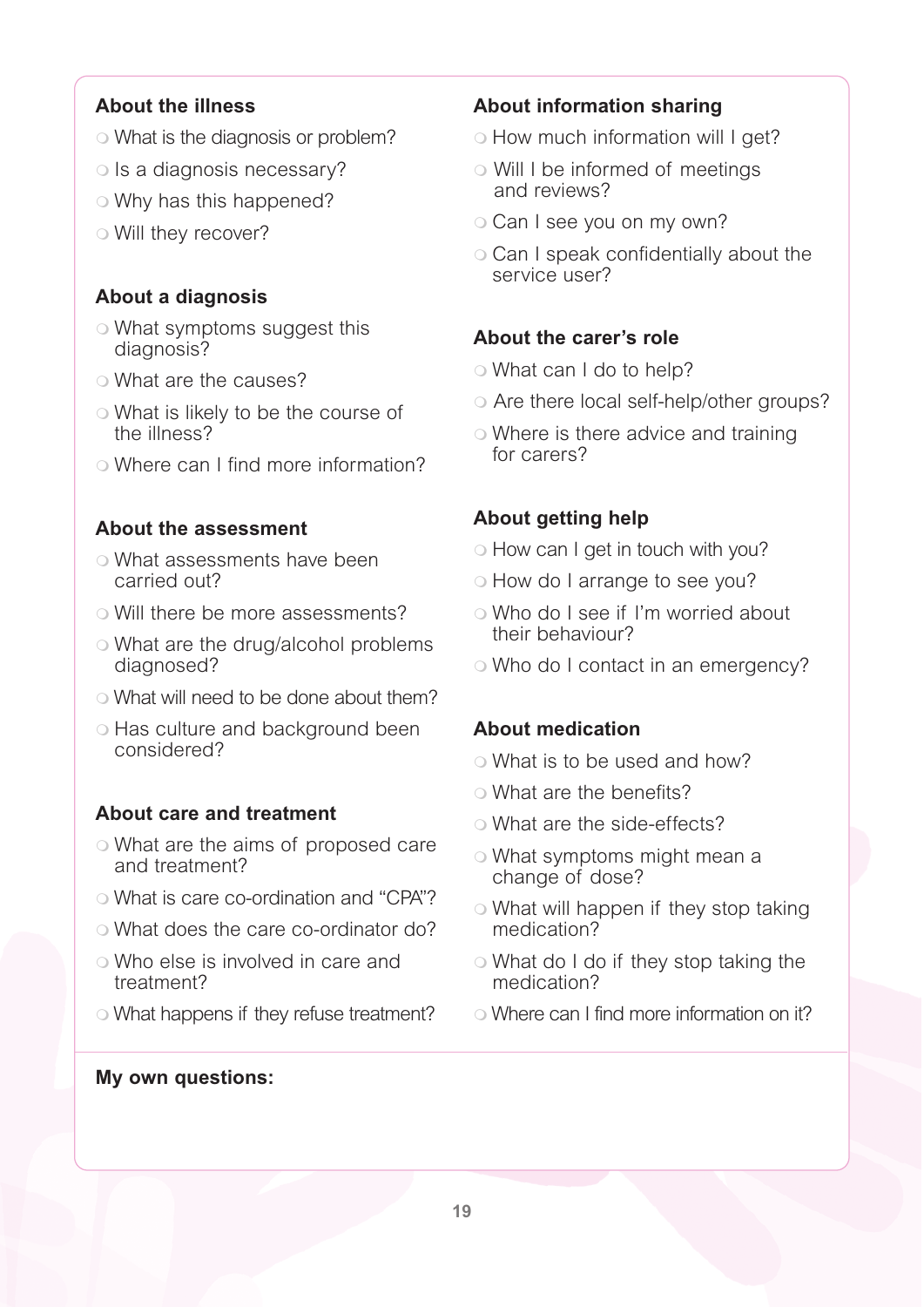# 11 **Carer Consultation/Involvement**

In England there is a requirement for carers to be consulted, with or without the service user's consent, before a Supervised Discharge Order<sup>9</sup> can be implemented.

However, guidance from the Department of Health about protecting service user confidentiality is inconsistent over the question of whether or not carers are members of the service user's 'care team' in the community and so entitled to detailed information about the service user's discharge, even where it can be shown that the informal carers are a key part of the support provided in the community.

**Government guidelines to mental health services state that they have a duty to inform and involve carers.**

# Getting agreement

**First step:** Get agreement with the person you are supporting and their treatment team about the level of your involvement and access to information about what's happening and what's proposed. This probably needs to be done at a time when the service user is reasonably well and certain protocols can be agreed between principle carers, the treatment team and the service user about who's involved and who isn't.

Carers should also be clear to what extent they themselves are seen as one of the "treatment options" for a particular service user. Treatment teams may assume that a parent who has been looking after a son or daughter for 5 or 10 years will simply go on doing so on discharge.

A care plan is a written document produced by the care team which identifies:

a) the patient

9 *Mental Health (Service users in the Community) Act (1995)*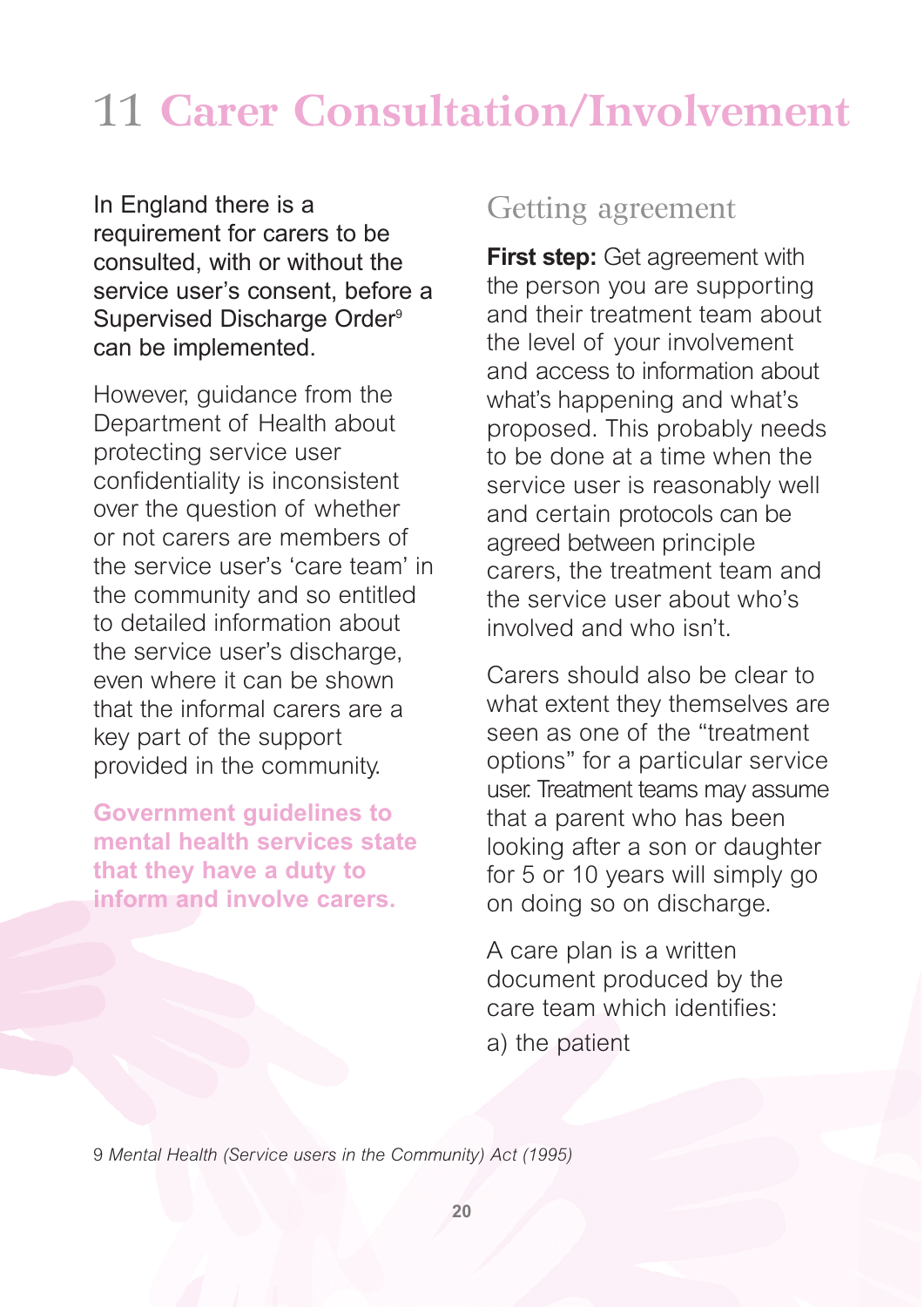- b) their current situation
- c) who is involved in their care
- d) what roles the care team has
- e) what the objectives are for treatment and on-going support.

### **Key questions which require answers at the care planning stage are:**

- Does the person being cared for actually understand what's on offer and the consequences of declining that kind of support?
- How insightful is the person to the conditions affecting their mental and physical health, and
- How able are they to think their way through the treatment options?

If the service user has difficulty with these questions, the treatment team needs to consider whether the service user has the capacity to make a judgement about the options available and, consequently, the role of informal carers.

### **Carers may have other questions which they should ensure are answered by the treatment team:**

- What, if any, is the possible harm that could come to carers – or the service user – and what is the probability of it occurring?
- What alternative treatment options are there that could reduce the risk of harm?
- What about broader family involvement? There are issues of confidentiality that have to be considered as well as the presence of various tensions and rivalries that may circulate through a family. The treatment team needs to be mindful that once the immediate crisis has passed how likely is it that the service user would see a wider family involvement as having been something that they wanted or not.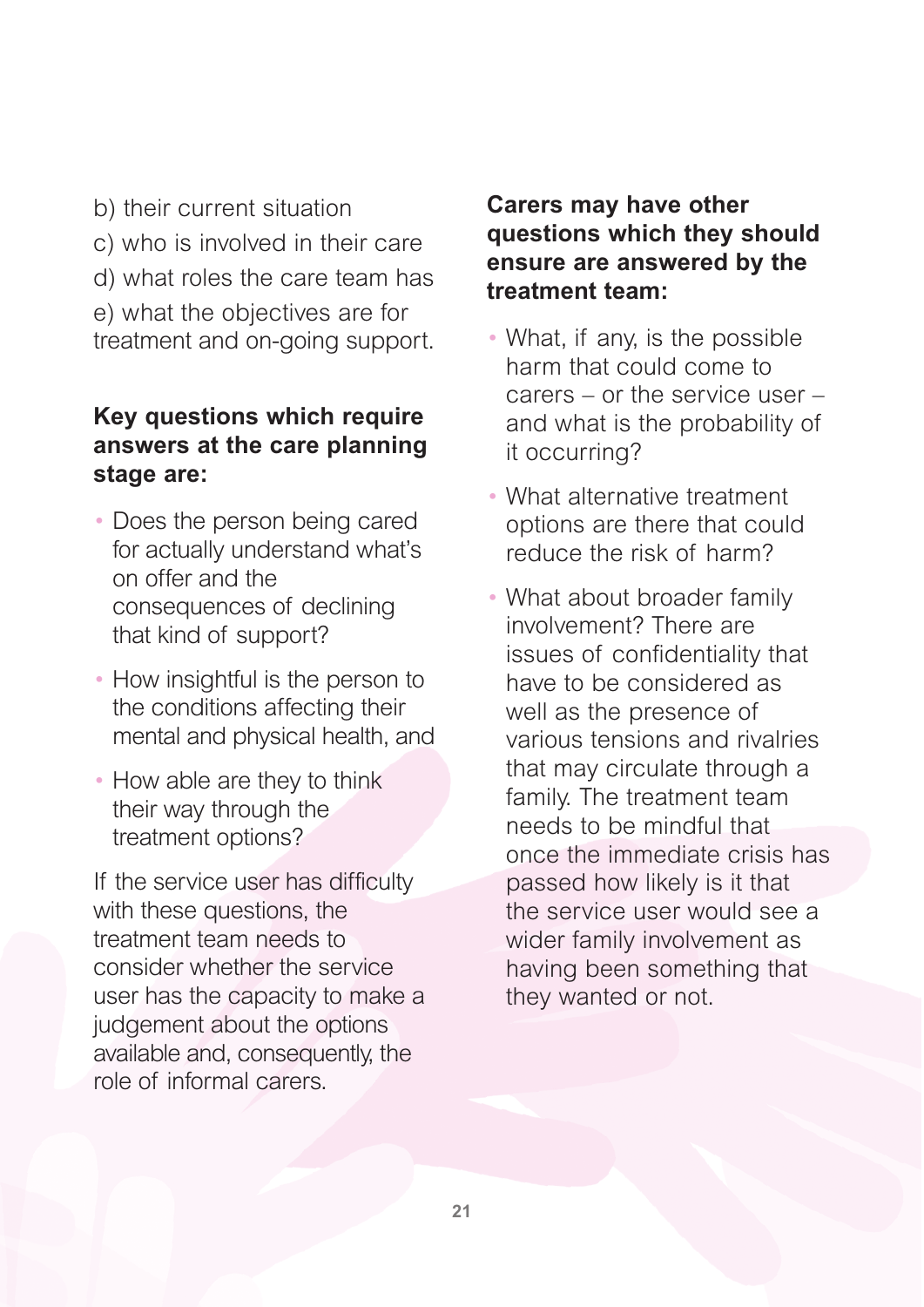# 12 **Useful research**

In 2004 the mental health charity Rethink carried out research into dual diagnosis and issued its findings in the report: "Living with Severe Mental Health and Substance Use Problems.<sup>10"</sup> (Rethink, 2004) For the participants, both service users and carers, the types of issues encountered were very typical of what carers generally say about these complex problems:

They were concerned about the diagnosis process. Some carers thought it helpful but others didn't have the same optimism. Some said it may provide access to specialist services, but others saw the potential for increased labelling and stigma. The diagnosis was seen in some cases to increase dependency, reducing a person's motivation to self-manage. For others there were concerns over the perceived unreliability of both assessment and diagnosis.

Service users were almost equally divided on whether mental health problems or substance use were most problematic for themselves. This illustrates the highly individualised nature of these issues. Among carers in the study, substance use was highlighted as the most difficult thing to deal with in the family.

Both groups noted that substances had sometimes appeared to enhance well-being in the short-term while adding to long term difficulties of withdrawal. However they felt long term substance use was particularly problematic and impacted on finance, health and well being.

10 *www.rethink.org/about\_mental\_ illness/dual\_diagnosis/useful\_ contacts.html*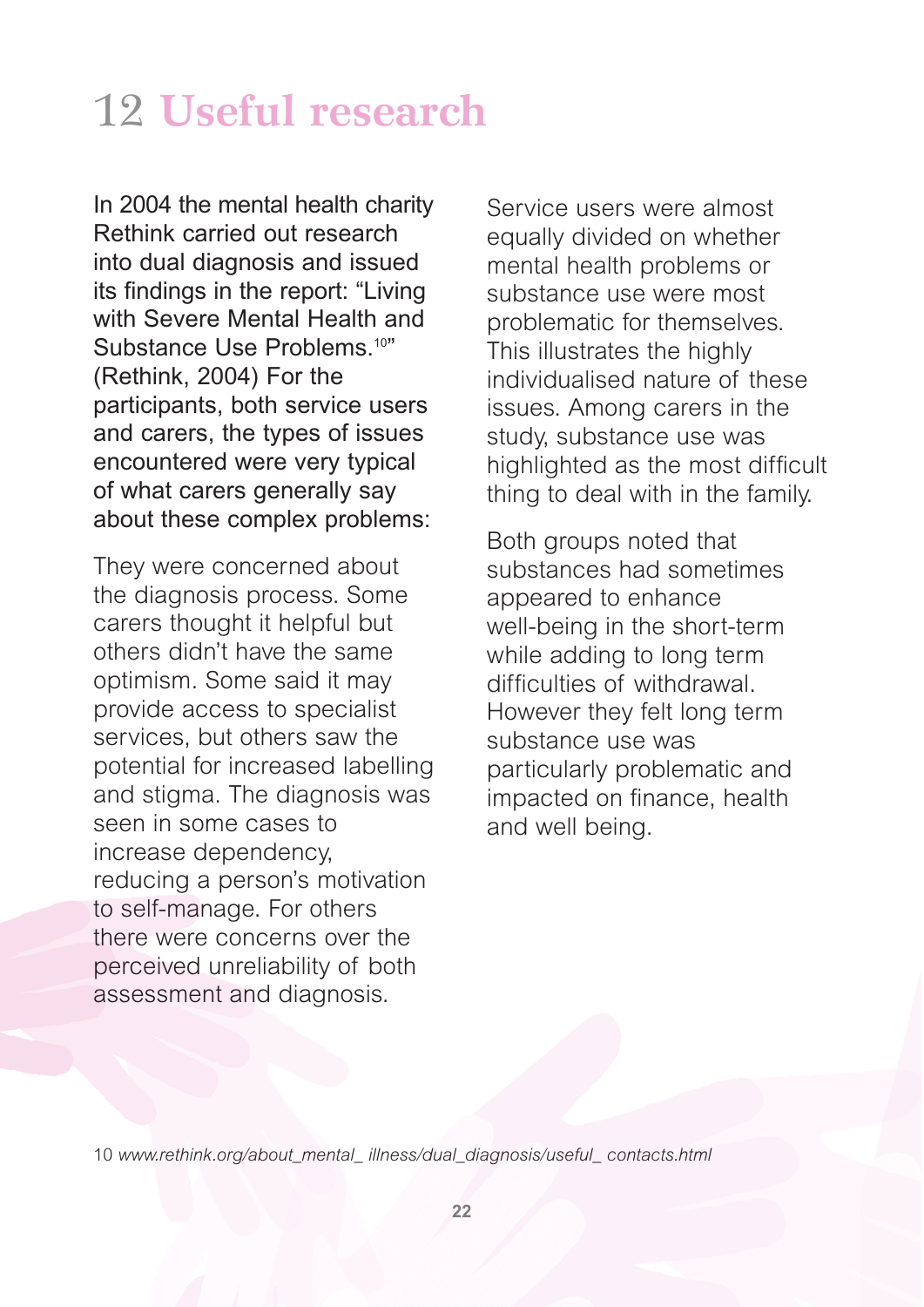Common themes identified by both service users and carers talking about their relatives was the sense of shame and guilt, loss of motivation or purpose in life, low self-esteem, and low self-confidence. The most frequently cited impacts on carers were: stress, powerlessness, anxiety and pessimism for the future.

For service users the social impacts were most clearly seen in relationships with family and others, inability to obtain employment and their involvement with crime to fund drug and alcohol addictions. Carers, speaking for service users however, identified the social impacts as social isolation, stigma and lack of employment.

Carers, speaking for their own experiences saw the impact on the whole family, and particularly family relationships, as most noted alongside their fear of physical and verbal abuse and loss of personal freedom as a result of their carer role. Both service users and carers talked about the financial pressures as a result of living with a dual diagnosis both in terms of finding money for the addiction and in some cases families paying for private treatment in an attempt to get adequate help. This was considered to add additional stresses to an already stressful situation.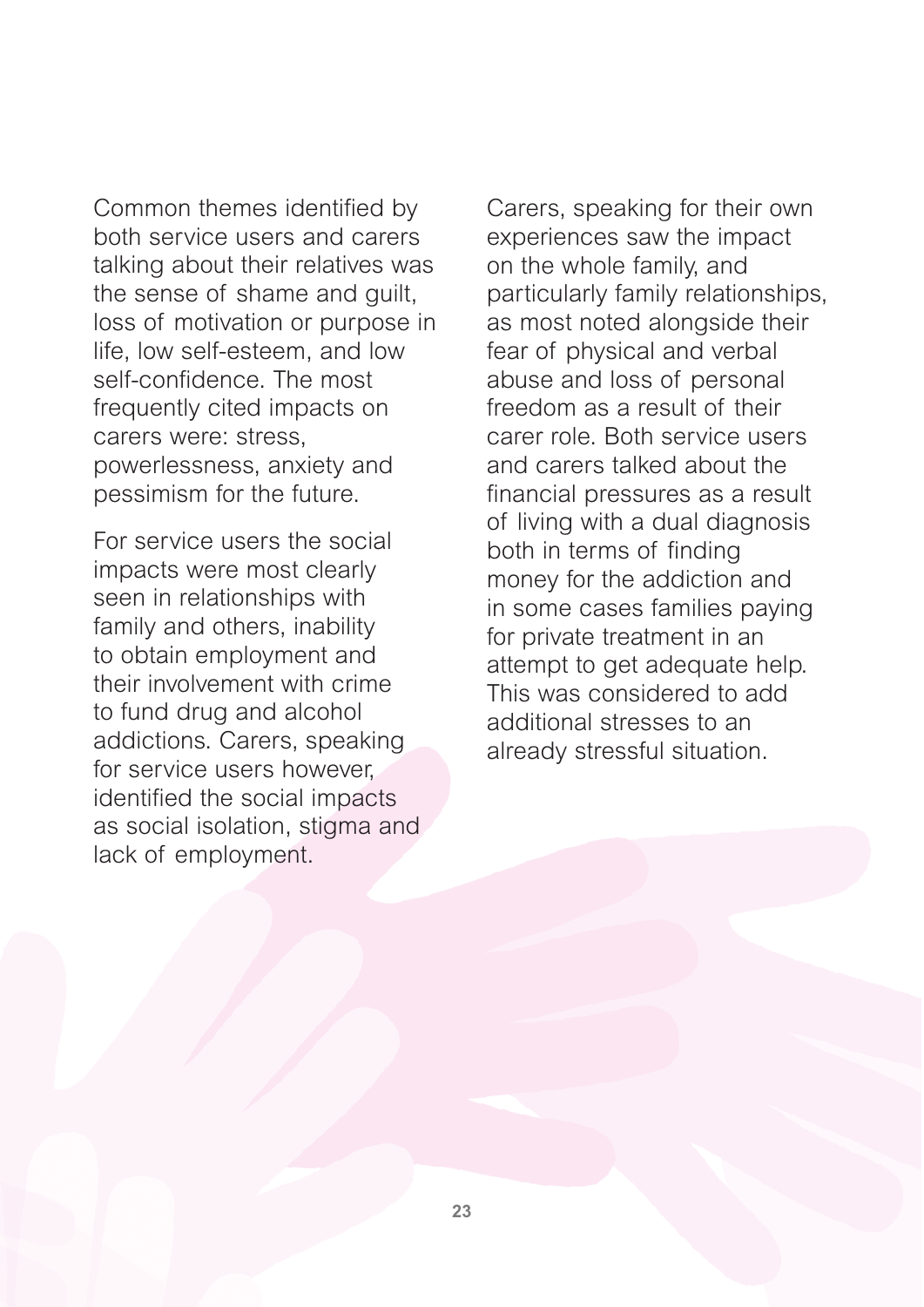# 13 **The way forward**

The latest Department of Health Carers Strategy states that: *'Carers will be universally recognised and valued as being fundamental to strong families and stable communities. Support will be tailored to meet individuals' needs, enabling carers to maintain a balance between their caring responsibilities and a life outside caring, while enabling the person they support to be a full and equal citizen.'* (Recognised, valued and supported: next steps for the Carers Strategy (Nov 2010) *www.dh.gov.uk/en/Social Care/Carers).* 

Carers need hope that the loved one they care for can recover from this complex and often challenging condition, although it may take some time before they reach that point. However, if support is available and you as a carer are better equipped to know the best path to go down to get the right help for you and the person you care for.

We hope this booklet has provided you with some useful information and helpful guidance . Remember talk to the care team: Get support from other carers when and where you can: Use this booklet as a guide and a prompt whenever you need it and use the information provided to help navigate to find the best pathway for you and the person you care for.

*"Recovery means being empowered to search for a better quality of life. It means fulfilling potential, personal growth, and having a purpose in life, through inclusion alongside others in communities. It means finding friendship, happiness and wellbeing. Above all, Recovery gives back hope."*

**Taken from the Stockport Recovery Network website** *www.stockportrecoverynetwork.org.uk*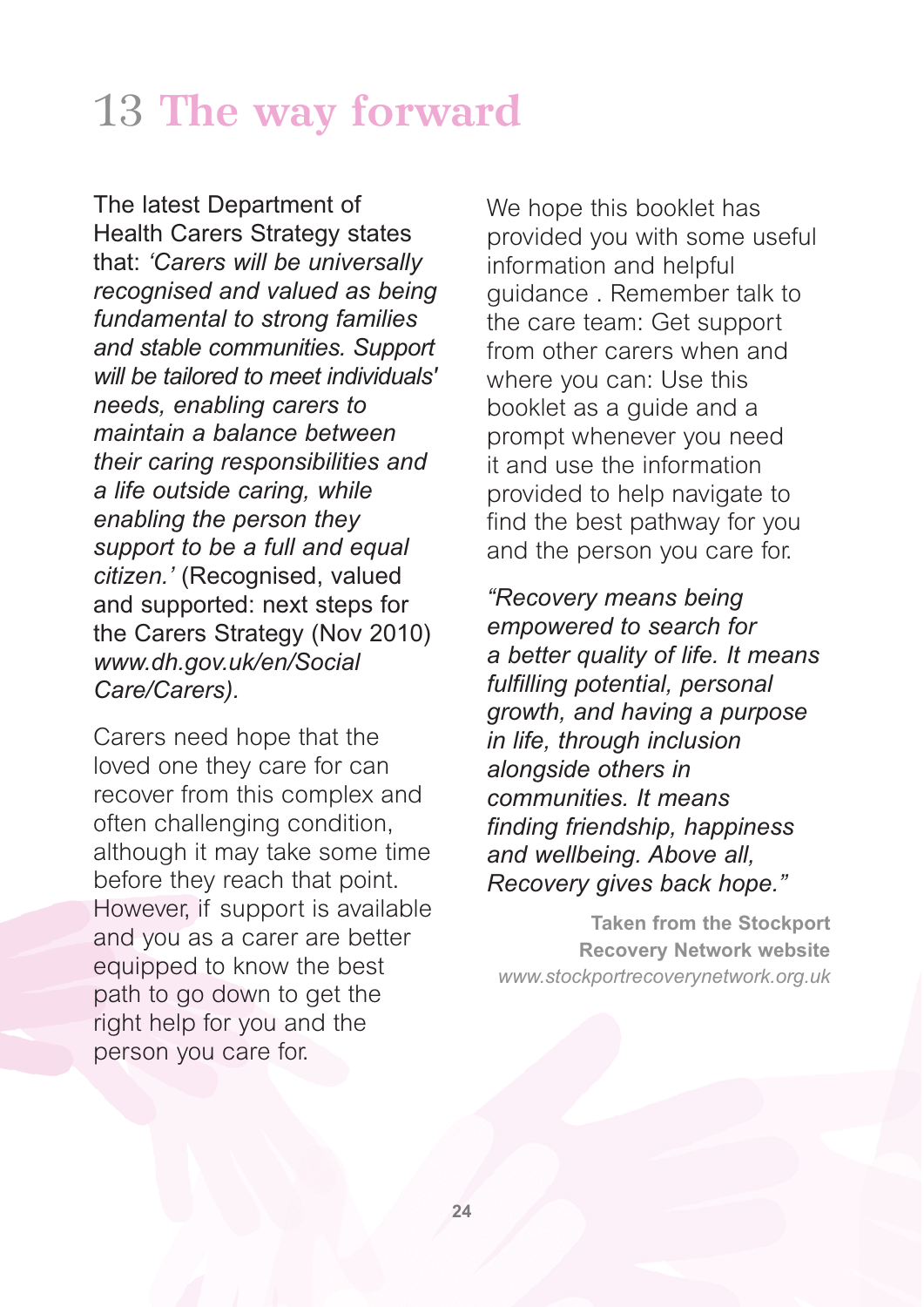# Additional Information

There are several types of mental health problems and they can be categorised in a number of ways. There is no complete agreement either about the categories of mental illness or about the symptoms of each but the following are generally accepted as reliable.

- A: Anxiety
- B: Bi-polar disorder (which used to be called manic depression)
- C: Alzheimer's Disease (Dementia)
- D: Depression
- E: Eating disorders
- F: Obsessive compulsive disorder
- G: Personality disorder
- H: Schizophrenia

# **A: Anxiety**

Anxiety disorders are thought to be rooted in different types of stress. The stress which causes someone's anxiety may not be in the present or even known to the individual or their carers. Often people are completely bewildered by why they are suffering such unpleasant symptoms. Indeed, looking for answers in places where the symptoms appear most vividly, either at home or at work, may not reveal much of the root causes. The symptoms include loss of concentration, persistent fear of the worst possible outcomes, disturbed sleep, impatience and intolerance etc. Other conditions such as phobias and panic disorders are usually included under this heading.

### **B: Bipolar Disorder**

This disorder is characterised by radical mood swings. These are not the same as the common changes of mood that many people experience. The moods can swing from deep despair to intense elation or from a "normal" state to one of these extremes. How the two stages are linked in time is different in all cases, some people may switch from one type of state to another quite rapidly giving the impression that they are alternating between the two; others may remain depressed for long periods with only rare episodes of being normal or "high".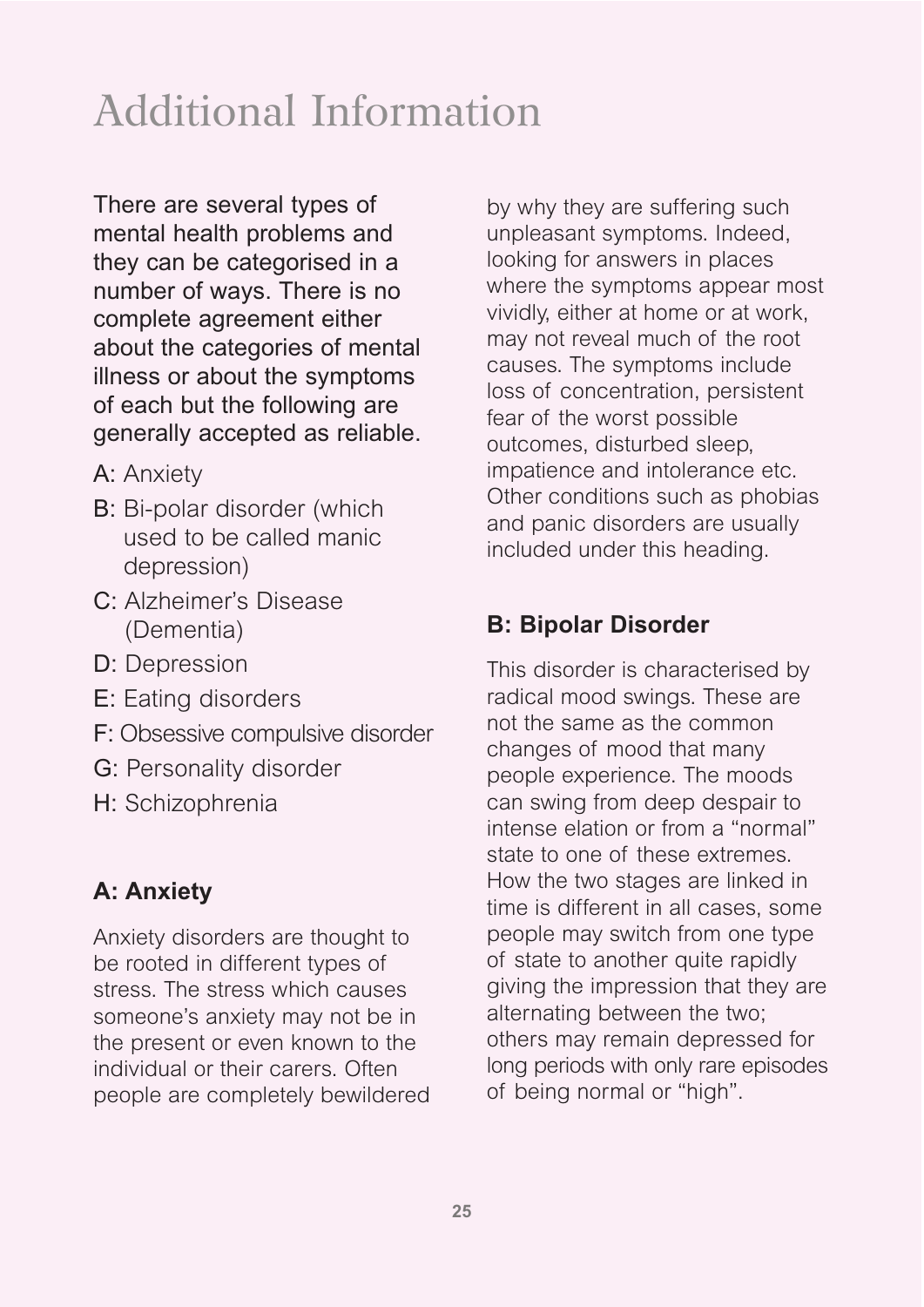## **C: Alzheimer's Disease (Dementia)**

Alzheimer's (which is just one form of dementia) is often not considered along with mental illness but for carers particularly, the effects on family life and normal relationships can be much the same. The principle symptom of Alzheimer's is memory loss which leads to confusion about time and place. Individuals may also neglect themselves or put themselves at risk. Alzheimer's usually affects people in later life, particularly those over 80, but it can happen earlier. Where reasoning becomes muddled, or actions become unpredictable and incomprehensible, carers face many of the same pressures of those who are caring for people with other mental health problems.

## **D: Depression**

Depression is usually a complex group of symptoms which together can, if not responded to, contribute to long-term emotional and psychological disability. Some level of depression is usually found in all forms of mental illness particularly in anxiety states, bi-polar disorder, schizophrenia and obsessive compulsive disorder. For carers this condition can be very wearing

because the cared-for person can seem relentlessly negative and demotivated. Depression can be addressed through various therapies other than medication and of all the conditions, depression is the one which is most likely to be improved through talking treatments.

# **E: Eating Disorders**

Eating disorders – which mostly affect females – are often very difficult situations for informal carers to manage because the individual is often concealing the problem from those they're close to. Additionally, at the route of severe eating disorders may be in the types of relationships which they already have with family members. Bulimia is characterised by frantic bingeing and drastic purging and is the most common form of eating disorder. People with anorexia typically have a very low body weight which can produce serious medical conditions over time.

Carers often feel that the conditions are about attitudes to food or eating and may try to encourage individuals into dietary changes but these responses are likely to fail because the causes are much more to do with feelings of not being in control which in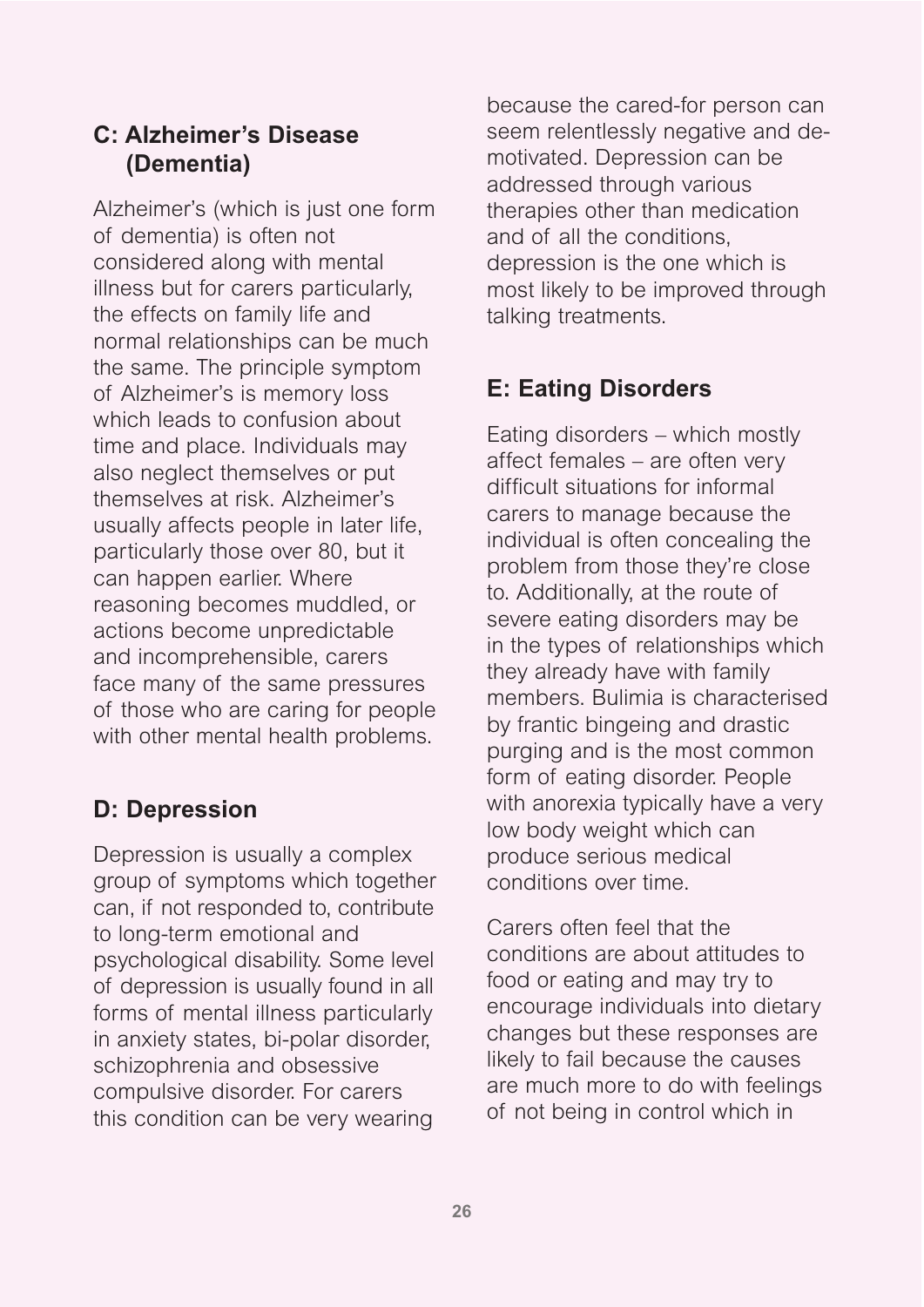turn often have roots in poor adaptation in childhood.

## **F: Obsessive Compulsive Disorder**

OCD, as it is commonly called, is actually two related conditions. Obsessions are intense bursts of ideas, words, images, uncertainties, doubts and so on while compulsions tend to be the actions arising from these obsessions as individuals try to mediate the intense distress they cause. People may adopt certain rituals to enable them to deal with the obsessions and the appearance of these is often when carers become aware that there is a serious problem. For the individual, failure to complete the compulsive action/s can result in severe anxiety or even a panic attack. Non-professional carers need to be aware of the complex background to these conditions before adopting a strategy to help.

## **G: Personality Disorders**

Personality disorders are common and often disabling conditions. Many people with personality disorder are able to negotiate the

tasks of daily living without too much distress or difficulty, but there are others who, because of the severity of their condition, suffer a great deal of distress, and can place a heavy burden on family, friends and those who provide care for them.11

Personality disordered individuals are more likely to suffer from alcohol and drug problems and are also more likely to experience adverse life events, such as relationship difficulties, housing problems and long-term unemployment. People with personality disorders are more vulnerable to other psychiatric conditions, and in particular, they are more likely to suffer from depression. More information is available at *www.personalitydisorder.org.uk/*

## **H: Schizophrenia**

Schizophrenia is a mental disorder that affects around 1 in every 100 people.

The main symptoms are hallucinations (hearing voices), delusions (a firm belief in something that isn't true) and changes in outlook and personality.

<sup>11</sup> *No longer a diagnosis of exclusion. Policy implementation guidance for the development of services for people with personality disorder, National Institute for Mental Health in England (NIMHE) (2003)*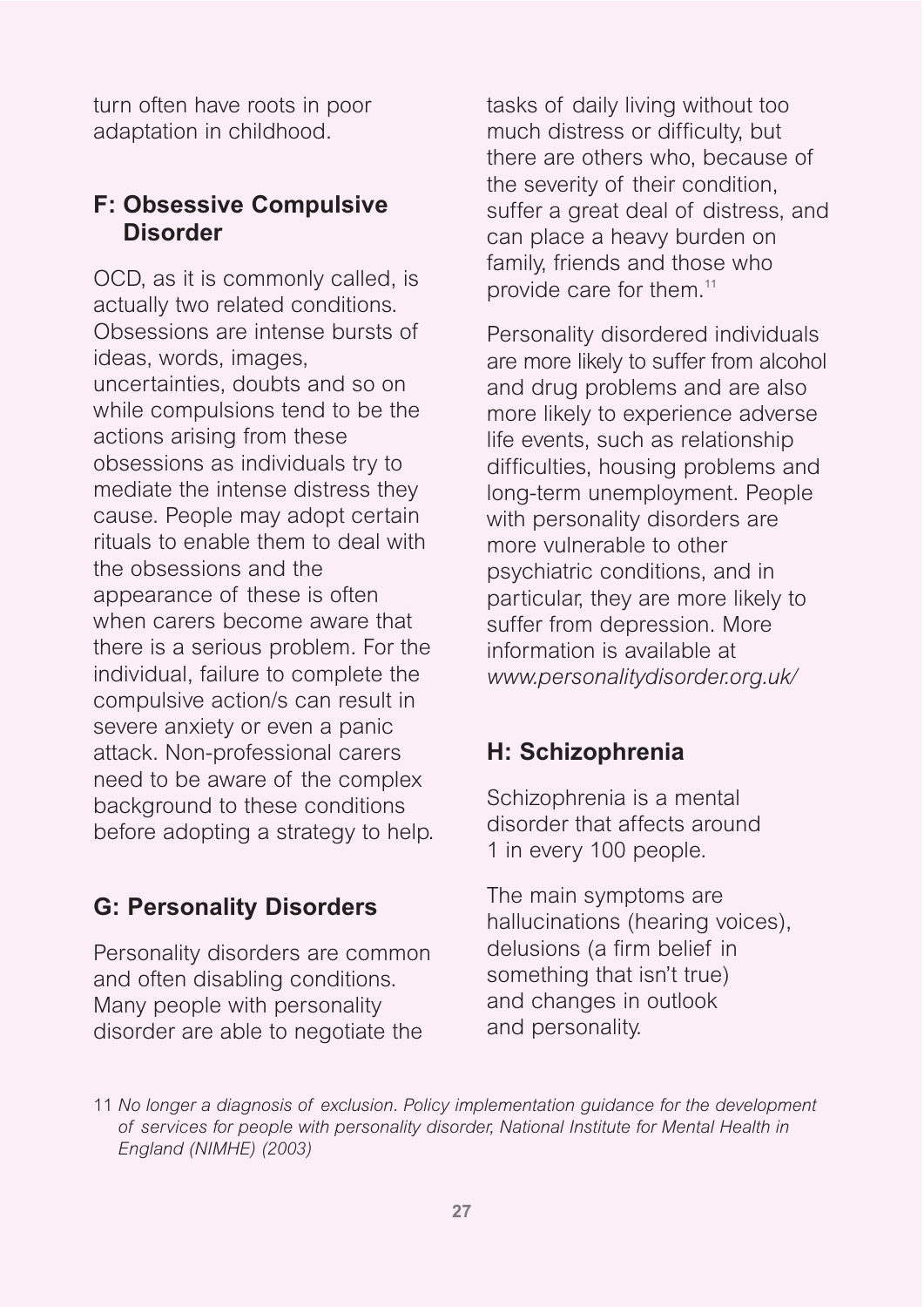Support from families and friends, psychological treatment and services such as supported housing, day care and employment schemes are vitally important.

People who have schizophrenia are rarely dangerous. Any violent behaviour is usually sparked off by street drugs or alcohol, which is similar to people who don't suffer from schizophrenia. If you have an internet connection, try these sites for more information about the types of mental illness and the symptoms.

*www.bbc.co.uk/health/conditions /mental\_health*

*www.mind.org.uk/Information/ Factsheets*

*www.sane.org.uk/public\_html/ About\_Mental\_Illness/Mental\_ Illness.shtm*

# Drug and Alcohol Information

There are many different types of drugs, including alcohol that people use, abuse and can become dependant on. The majority of people who experience mental health problems use either alcohol and/or cannabis, but often these drugs will be used in combination with other substances such as stimulants. You can find information about their effects, both positive and negative, the risks of using them, and help with stopping, cutting down or minimising the risks that come with using them by logging on to *www.boltondrinkanddrugs.org*

# Local services in Bolton

There are a number of agencies in Bolton who provide treatment for people who have a drug or alcohol-related problem:

#### Bolton Drug Service (BDS)

provides counselling and medical treatment for drug use, and the Community Alcohol Team (CAT) for alcohol use.

12 *Help is at Hand, Royal College of Psychiatrists, from www.rcpsych.ac.uk/ mentalhealthinformation/mentalhealthproblems/schizophrenia/schizophrenia.aspx*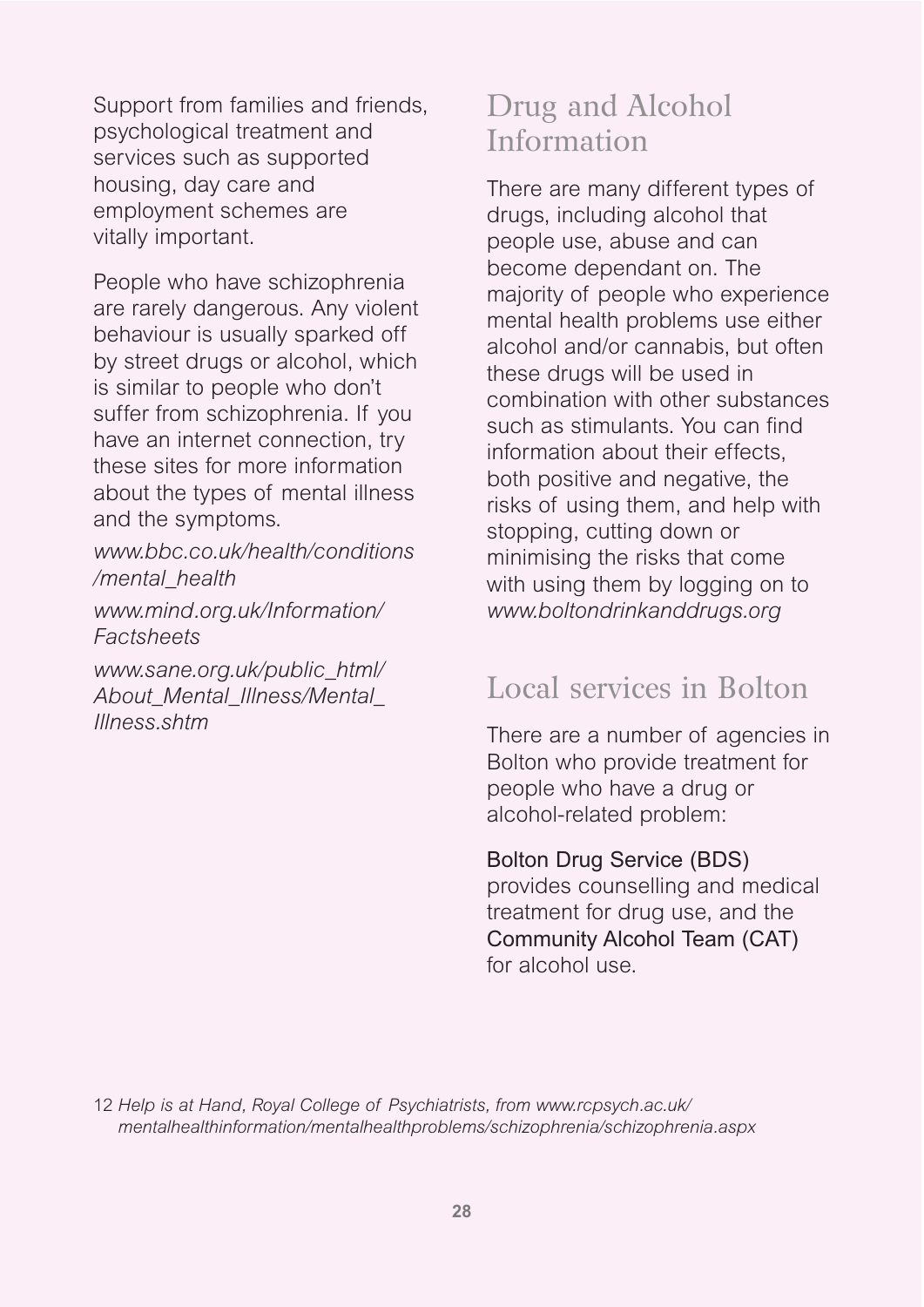#### Addiction Dependency Solutions

(ADS) are the first port of call for alcohol users, they provide counselling and will refer people on to the CAT if this is necessary. The Moving On Service, also run by ADS, provides counsellingbased treatment, plus support around education, training and employment for drug users.

Some people decide they want to stop using drugs altogether. There are options for people who want to find out more about stopping completely in the community abstinence service, which is run jointly by ADS and Bolton Drug Service. Safe injecting equipment and advice are available from the needle exchange at BDS.

It is important to remember that 'Treatment' is not just about medication. It can focus on many different aspects of your life, like accommodation, work, and relationships.

Treatment choices can include one, or more likely a combination, of:

- Information and advice
- Counselling
- Needle exchange
- Medical basic health care, and prescribing of substitutes (e.g. methadone) for some people
- Detoxification in the community and support to help you stay abstinence
- Detoxification in a residential unit if this is right for you
- Residential rehabilitation, again, if this is the best thing for you

All services are confidential, unless the worker believes that you or somebody else, particularly a child or children, is in danger, or if there is a police investigation into certain types of crime.

All Bolton's drug services are aware that different people have different wants and needs, and the drug worker or alcohol worker who works with you will make sure your treatment is focused on your goals and make your treatment journey personal to you.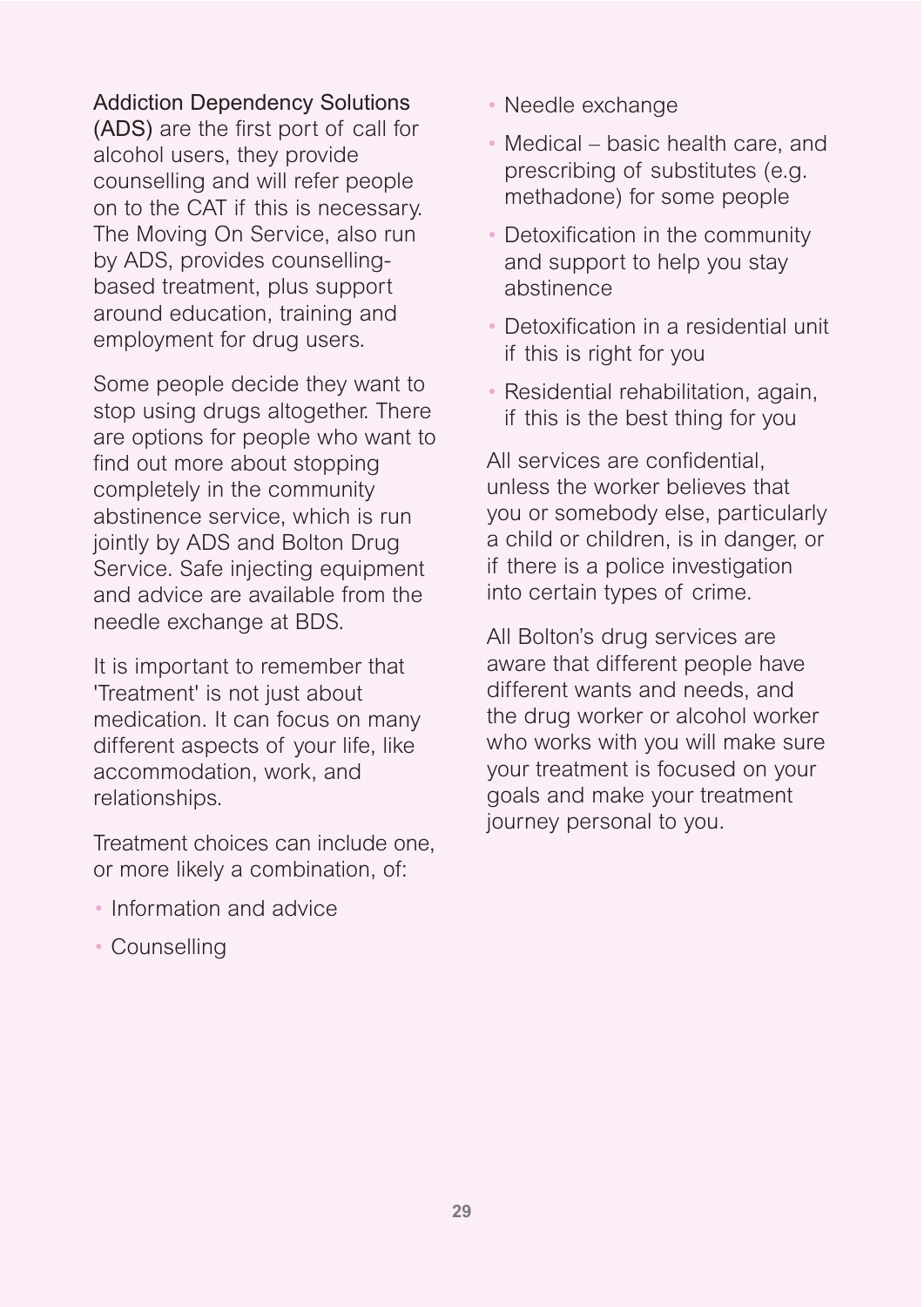# Resources

# Local

### **Bolton Community Alcohol Team (CAT)**

Giles House, 43 Chorley New Road, Bolton BL1 4QR Tel: (01204) 380948

### **ADS (Addiction Dependency Solutions) – Alcohol Treatment and The Moving On Service**

20 Wood Street, Bolton BL1 1DY Tel: (01204) 393660 ADS is open Monday to Friday: 9:15am to 5:00pm

ADS is a voluntary sector (charitable) organisation that works with drug and/or alcohol users.

### **Bolton Drug Service (BDS)**

Tel: (01204) 544640 Web: *www.boltondrinkanddrugs.org*

### **Abstinence Service for Drug Users**

Bentley House, Weston Street, Bolton BL3 2RX

Tel: (01204) 544640

The Community Abstinence Service is available Monday to Friday 9:00am to 4:50pm and Thursday 9:00am to 6:30pm

### **Arch Initiatives**

Trident House, 77 Manchester Road, Bolton BL2 1ES Tel: (01204) 388962

#### **Alcoholics Anonymous**

Tel: 0845 769 7555

#### **Narcotics Anonymous**

Tel: 0300 999 1212

#### **SMART Recovery UK**

Tel: 0845 603 9830 or (01463) 729548

# National

### **Addaction**

Web: *www.addaction.org.uk*

Helps individuals and communities to manage the effects of drug and alcohol misuse and has over fifty projects in England within communities and prisons.

## **Adult Children of Alcoholics**

A fellowship of men and women who have been raised in an alcohol environment and who need support.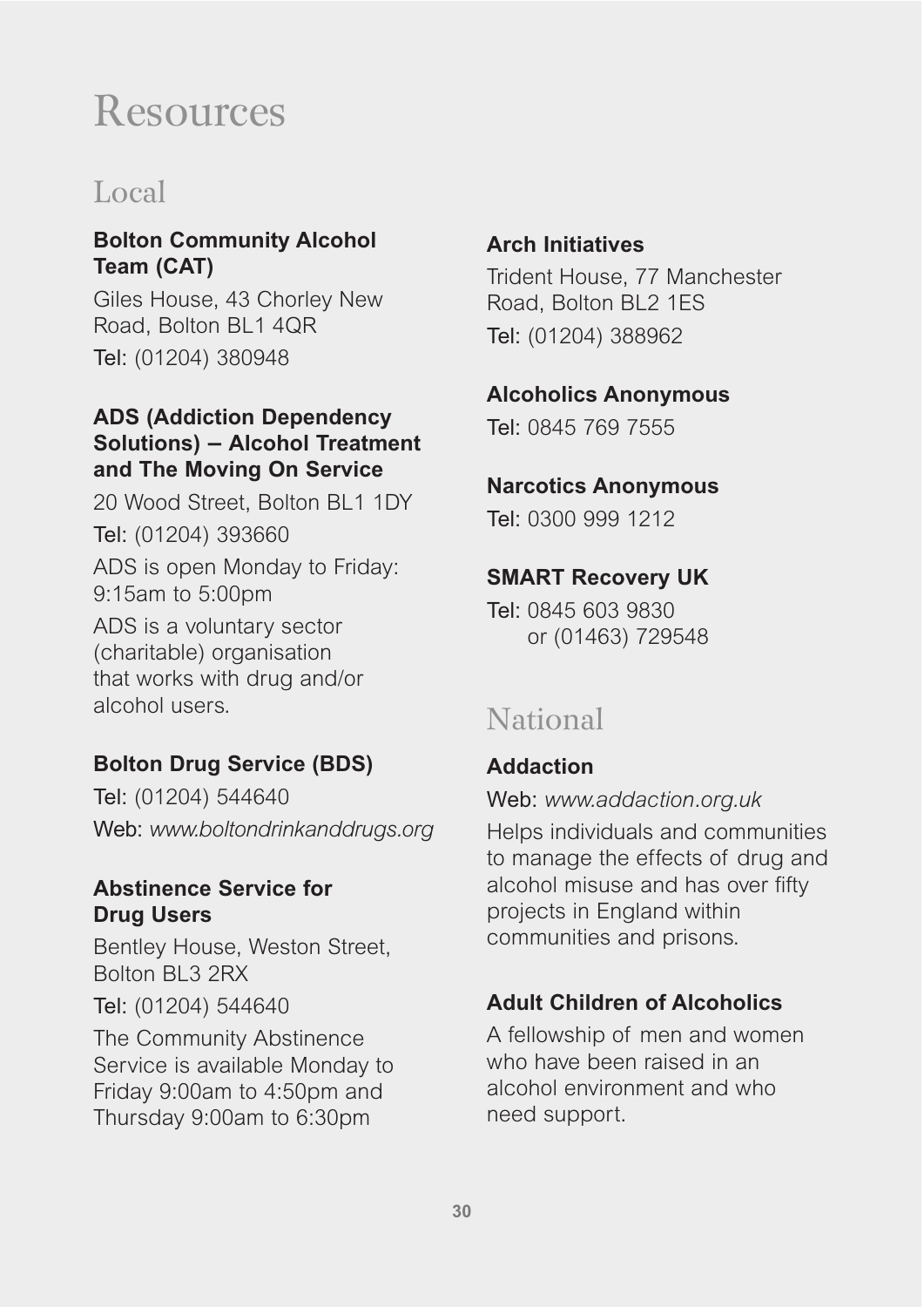### **Al-Anon Family Groups**

Web: *www.al-anonuk.org.uk* For families and friends of alcoholics. Al-anon Family Groups provide understanding, strength and hope to anyone whose life is, or has been, affected by someone else's drinking.

### **Alcoholics Anonymous**

Web: *www.alcoholicsanonymous.org.uk*

Fellowship of men and women who share their experience, strength and hope with each other that they may solve their common problem and help others to recover from alcoholism.

### **Alcohol Concern**

Web: *www.alcoholconcern.org.uk*

The national agency on alcohol misuse. The Mental Health and Alcohol Misuse Project provides fact sheets, a newsletter and web pages to share good practice among clinicians and professionals.

### **Carers UK**

20-25 Glasshouse Yard, London EC1A 4JS

Tel: 020 7490 8818; Carersline: 0345 573 369

The national voice of carers. They provide advice for carers across the UK.

## **Drinkline**

Freephone: 0500 801 802 Tel: 020 7332 0202 (Open 11am-11pm Monday-Friday, dial and listen service 24 hours a day)

National Alcohol Helpline. Provides information and self-help materials, to callers worried about their own drinking and support to their family and friends.

## **DrugScope**

Web: *www.drugscope.org.uk*

DrugScope provides information and publications on a wide range of drug related topics.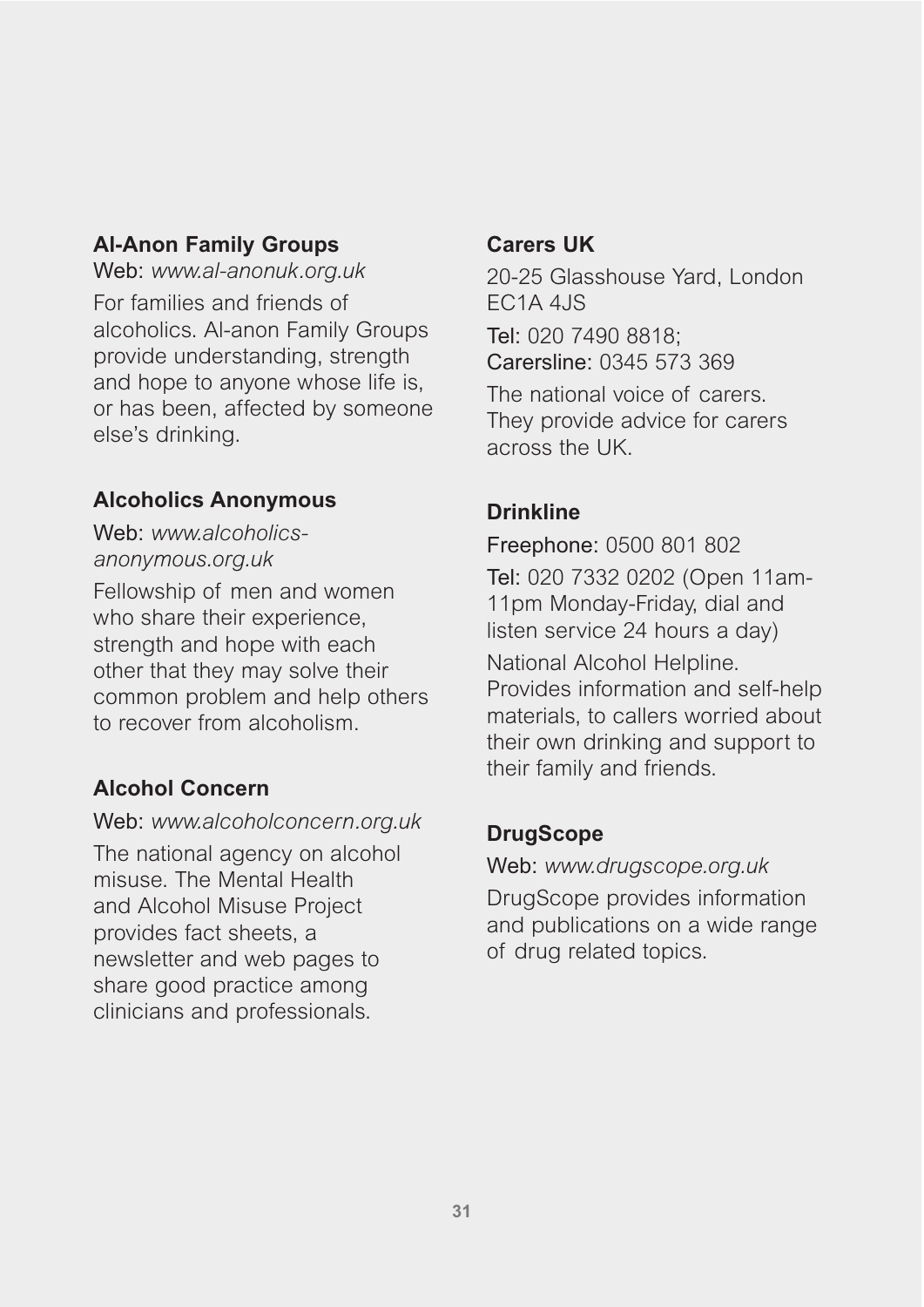### **FRANK (formerly the National Drugs Helpline)**

Freephone: 0800 77 66 00 Confidential, daily 24 hour service: Web: *www.talktofrank.com* Campaign from the Department of Health and the Home Office, supported by the DfES. Information and advice on drugs to anyone concerned about drugs and solvent/volatile substance misuse, including drug misusers, their families, friends and carers.

#### **MIND (National Association for Mental Health)**

Help Line: Mind info-line: 020 8522 1728/0845 766 0163

Local support groups of various sorts. Comprehensive website with advice, information and background briefings on a wide range of mental health issues and mental health problems including dual diagnosis.

#### **Rethink severe mental illness**

Web: *www.rethink.org* Carers' website: *www.rethinkcarers.org* Runs over 400 mental health services, network of more than 120 support groups across the country.

### **Rethink National Advice Service**

Provides information and advice on all aspects of mental illness and issues affecting people with mental illness to people with mental illness, their carers, friends and family and professionals.

### **SANE**

SANELINE: 0845 767 8000

Concerned with improving the lives of everyone affected by mental illness.

### **Turning Point**

Web: *www.turning-point.co.uk*

Social care charity providing services for people with complex needs across a range of health and disability issues primarily substance misuse, mental health and learning disability.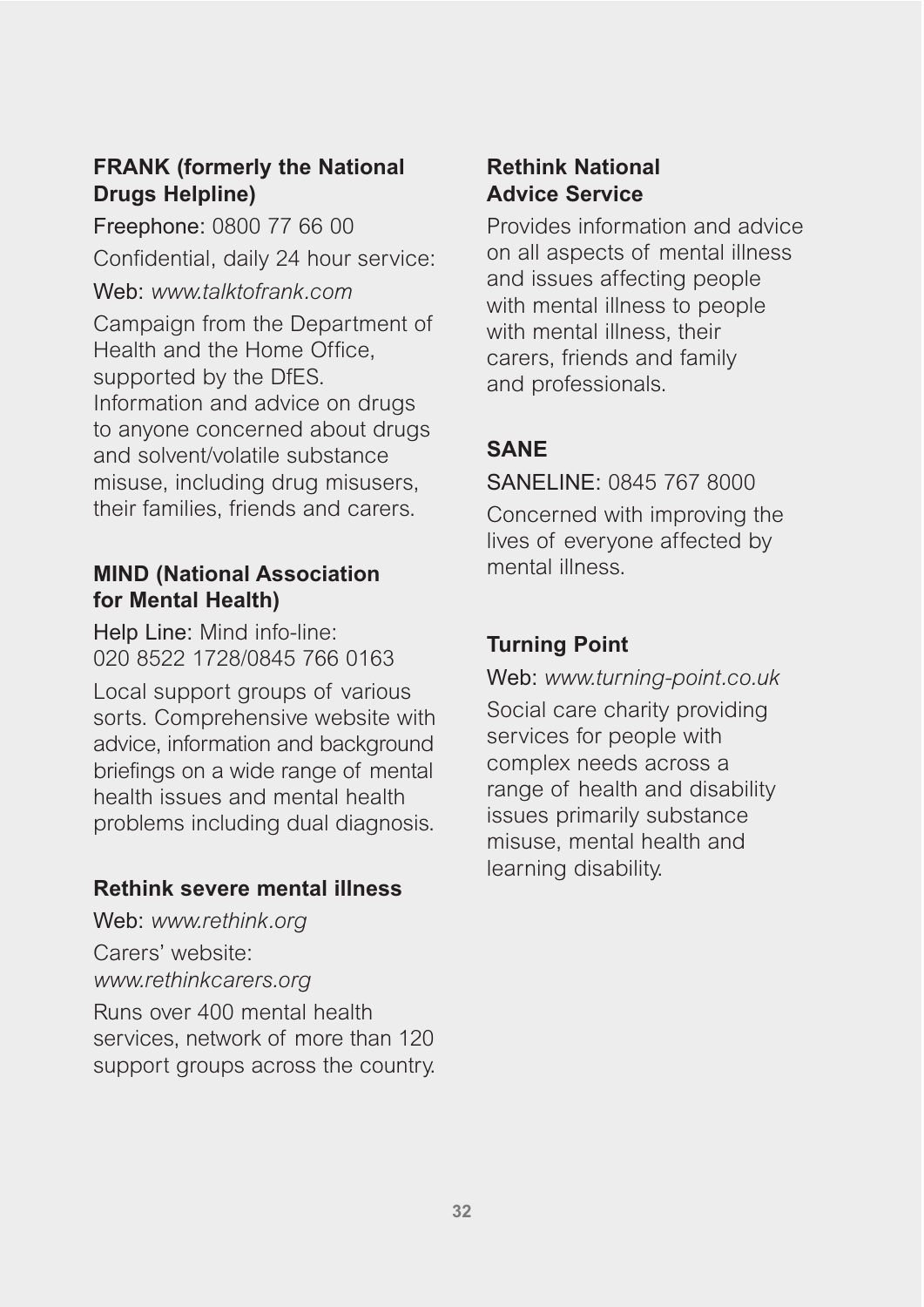© Care Services Improvement Partnership 2007

| <b>Scenes</b>                        | <b>Approx Length of Chapter</b> |                |  |
|--------------------------------------|---------------------------------|----------------|--|
|                                      | <b>Minutes</b>                  | <b>Seconds</b> |  |
| Family Members' Perspectives 1       | $\overline{4}$                  | 26             |  |
| Family Members' Perspectives 2       | 8                               | 32             |  |
| A Father's Perspective               | 5                               | 57             |  |
| <b>Benefits Of Involving Carers</b>  | 5                               | 35             |  |
| <b>Caring Changes Lives</b>          | $\overline{4}$                  | 0 <sup>0</sup> |  |
| <b>Carers' Contact With Services</b> | 3                               | 13             |  |
| <b>Behavioural Family Therapy</b>    | $\overline{4}$                  | 02             |  |
| <b>What Carers Find Helpful</b>      | 6                               | 45             |  |
| <b>Credits</b>                       | $\overline{2}$                  | 0 <sup>0</sup> |  |
|                                      |                                 |                |  |